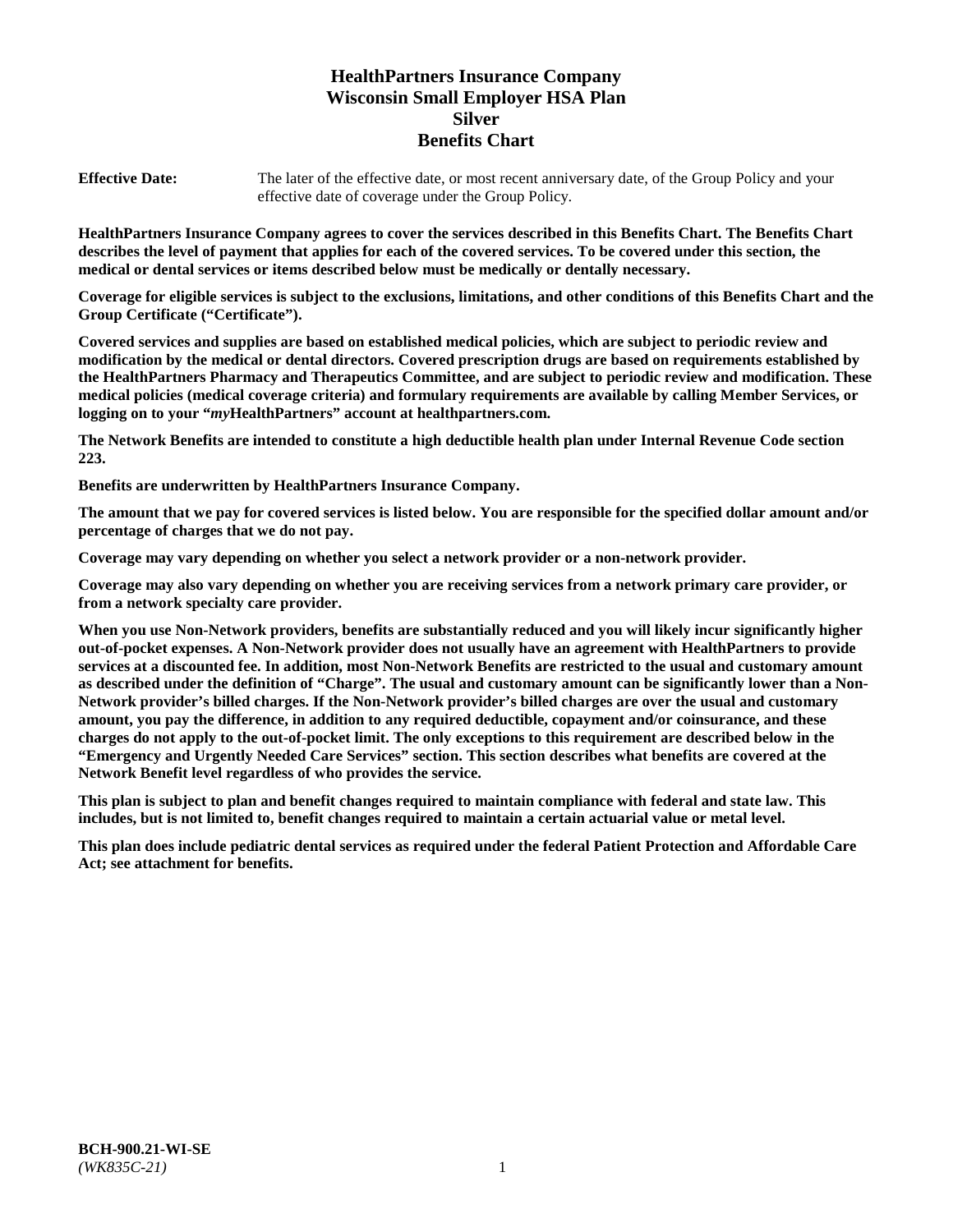# **These definitions apply to this Benefits Chart. They also apply to the Certificate.**

| <b>Biosimilar Drug:</b> | A prescription drug, approved by the Food and Drug Administration (FDA), that the FDA has<br>determined is biosimilar to and interchangeable with a biological brand name drug. Biosimilar<br>drugs are not considered generic drugs and are not covered under the generic drug benefit.                                                                                                                                                                                                                                                                                                                                                     |
|-------------------------|----------------------------------------------------------------------------------------------------------------------------------------------------------------------------------------------------------------------------------------------------------------------------------------------------------------------------------------------------------------------------------------------------------------------------------------------------------------------------------------------------------------------------------------------------------------------------------------------------------------------------------------------|
| <b>Brand Name Drug:</b> | A prescription drug, approved by the Food and Drug Administration (FDA), that is manufactured,<br>sold, or licensed for sale under a trademark by the pharmaceutical company that originally<br>researched and developed the drug. Brand name drugs have the same active-ingredient formula as<br>the generic version of the drug. However, generic drugs are manufactured and sold by other drug<br>manufacturers and are generally not available until after the patent on the brand name drug has<br>expired. A few brand name drugs may be covered at the generic drug benefit level if this is<br>indicated on the formulary.           |
| <b>Calendar Year</b>    | This is the 12-month period beginning 12:01 A.M. Central Time, on January 1, and ending 12:00<br>A.M. Central Time of the next following December 31.                                                                                                                                                                                                                                                                                                                                                                                                                                                                                        |
| <b>Charge:</b>          | For covered services delivered by a network provider, this is the provider's discounted fee for a<br>given medical/surgical service, procedure or item.                                                                                                                                                                                                                                                                                                                                                                                                                                                                                      |
|                         | For covered services delivered by non-network providers, a contracted rate may apply if such<br>arrangement is available to HealthPartners.                                                                                                                                                                                                                                                                                                                                                                                                                                                                                                  |
|                         | For the usual and customary charge for covered services delivered by non-network providers, our<br>payment is calculated using one of the following options to be determined at HealthPartners'<br>discretion: 1) a percentage of the Medicare fee schedule; 2) a comparable schedule if the service is<br>not on the Medicare fee schedule; or 3) a commercially reasonable rate for such service.                                                                                                                                                                                                                                          |
|                         | The usual and customary charge is the maximum amount allowed that we consider in the<br>calculation of the payment of charges incurred for certain covered services. You must pay for any<br>charges above the usual and customary charge, and they do not apply to the out-of-pocket limit.                                                                                                                                                                                                                                                                                                                                                 |
|                         | A charge is incurred for covered ambulatory medical and surgical services, on the date the service<br>or item is provided. A charge is incurred for covered inpatient services, on the date of admission to<br>a hospital. To be covered, a charge must be incurred on or after your effective date and on or<br>before the termination date.                                                                                                                                                                                                                                                                                                |
| Copayment/Coinsurance:  | The specified dollar amount, or percentage, of charges incurred for covered services, which we do<br>not pay, but which you must pay, each time you receive certain medical services, procedures or<br>items. Our payment for those covered services or items begins after the copayment or coinsurance<br>is satisfied. Covered services or items requiring a copayment or coinsurance are specified in this<br>Benefits Chart.                                                                                                                                                                                                             |
|                         | For services provided by a network provider:<br>An amount which is listed as a flat dollar copayment is applied to a network provider's discounted<br>charge for a given service. However, if the network provider's discounted charge for a service or<br>item is less than the flat dollar copayment, you will pay the network provider's discounted charge.<br>An amount which is listed as a percentage of charges or coinsurance is based on the network<br>provider's discounted charges, calculated at the time the claim is processed, which may include an<br>agreed upon fee schedule rate for case rate or withhold arrangements. |
|                         | For services provided by a non-network provider:<br>Any copayment or coinsurance is applied to the lesser of the provider's charges or the usual and<br>customary charge for a service.                                                                                                                                                                                                                                                                                                                                                                                                                                                      |
|                         | A copayment or coinsurance is due at the time a service is provided, or when billed by the<br>provider. The copayment or coinsurance applicable for a scheduled visit with a HealthPartners<br>network provider will be collected for each visit, late cancellation and failed appointment.                                                                                                                                                                                                                                                                                                                                                  |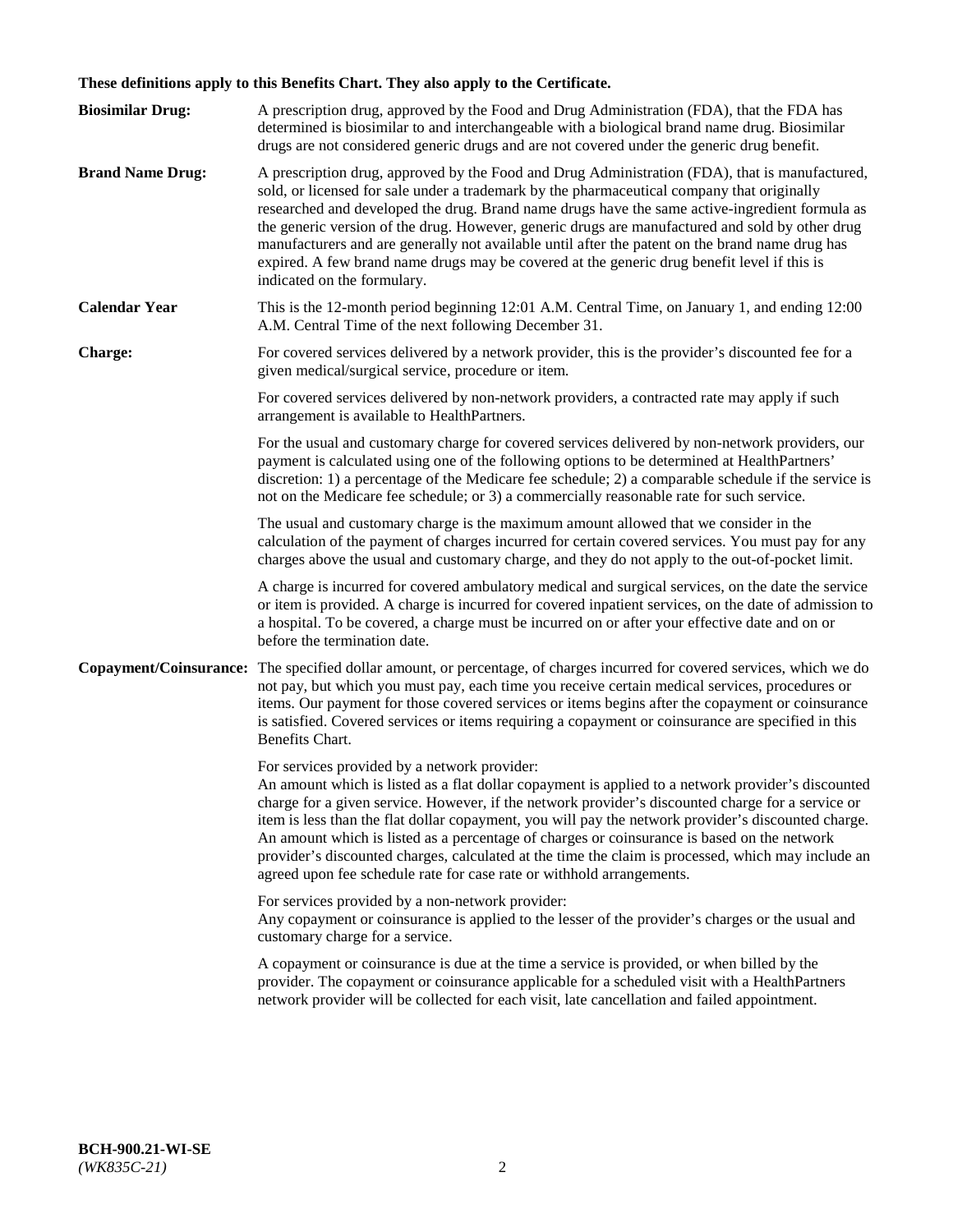| Deductible:                                | The specified dollar amount of charges incurred for covered services, which we do not pay, but an<br>enrollee or a family has to pay first in a calendar year. Our payment for those services or items<br>begins after the deductible is satisfied. For network providers, the amount of the charges that apply<br>to the deductible are based on the network provider's discounted charges, calculated at the time<br>the claim is processed, which may include an agreed upon fee schedule rate for case rate or<br>withhold arrangements. For non-network providers, the amount of charges that apply to the<br>deductible are the lesser of the provider's charges or the usual and customary charge for a service. |
|--------------------------------------------|-------------------------------------------------------------------------------------------------------------------------------------------------------------------------------------------------------------------------------------------------------------------------------------------------------------------------------------------------------------------------------------------------------------------------------------------------------------------------------------------------------------------------------------------------------------------------------------------------------------------------------------------------------------------------------------------------------------------------|
|                                            | Any amounts paid or reimbursed by a third party, including but not limited to: point of service<br>rebates, manufacturer coupons, manufacturer debits cards or other forms of direct reimbursement<br>to an Insured for a product or service, will not apply toward your deductible, to the extent<br>permitted under state and federal law.                                                                                                                                                                                                                                                                                                                                                                            |
|                                            | Your plan has an embedded deductible. This means once an Insured meets the individual<br>deductible, the plan begins paying benefits for that person. If two or more members of the family<br>meet the family deductible, the plan begins paying benefits for all members of the family,<br>regardless of whether each Insured has met the individual deductible. However, an Insured may<br>not contribute more than the individual deductible toward the family deductible.                                                                                                                                                                                                                                           |
|                                            | All services are subject to the deductible unless otherwise indicated below in this Benefits Chart.                                                                                                                                                                                                                                                                                                                                                                                                                                                                                                                                                                                                                     |
| Formulary:                                 | This is a current list, which may be revised from time to time, of prescription drugs, medications,<br>equipment and supplies covered by us as indicated in this Benefits Chart which are covered at the<br>highest benefit level. Some drugs on the formulary may require prior authorization to be covered<br>as formulary drugs. The formulary, and information on drugs that require prior authorization, are<br>available by calling Member Services, or logging on to your "myHealthPartners" account at<br>healthpartners.com.                                                                                                                                                                                   |
| <b>Generic Drug:</b>                       | A prescription drug, approved by the Food and Drug Administration (FDA), that the FDA has<br>determined is comparable to a brand name drug product in dosage form, strength, route of<br>administration, quality, intended use and documented bioequivalence. Generally, generic drugs<br>cost less than brand name drugs. Some brand name drugs may be covered at the generic drug<br>benefit level if this is indicated on the formulary.                                                                                                                                                                                                                                                                             |
| <b>Lifetime Maximum</b><br><b>Benefit:</b> | The specified coverage limit actually paid by us for services and/or charges incurred by you for any<br>given procedure or diagnosis. Payment of benefits under this Benefits Chart ceases when that lifetime<br>maximum benefit is reached. You have to pay for any subsequent charges.                                                                                                                                                                                                                                                                                                                                                                                                                                |
| <b>Non-Formulary Drug:</b>                 | This is a prescription drug, approved by the Food and Drug Administration (FDA), that is not on<br>the formulary, is medically necessary and is not investigative or experimental or otherwise<br>excluded under the Certificate.                                                                                                                                                                                                                                                                                                                                                                                                                                                                                       |
|                                            | Out-of-Pocket Expenses: You pay the specified copayments/coinsurance and deductibles applicable for particular services,<br>subject to the out-of-pocket limit described below. These amounts are in addition to the monthly<br>premium payments.                                                                                                                                                                                                                                                                                                                                                                                                                                                                       |
| <b>Out-of-Pocket Limit:</b>                | You pay the copayments/coinsurance and deductibles for covered services, to the individual or<br>family out-of-pocket limit. Thereafter we cover 100% of the charges incurred for all other covered<br>services, for the rest of the calendar year. You pay amounts greater than the out-of-pocket limit if<br>you exceed any lifetime maximum benefit or any visit or day limits.                                                                                                                                                                                                                                                                                                                                      |
|                                            | Non-Network Benefits above the usual and customary charge (see definition of charge above) do<br>not apply to the out-of-pocket limit.                                                                                                                                                                                                                                                                                                                                                                                                                                                                                                                                                                                  |
|                                            | Non-Network Benefits for transplant surgery do not apply to the out-of-pocket limit.                                                                                                                                                                                                                                                                                                                                                                                                                                                                                                                                                                                                                                    |
|                                            | Any amounts paid or reimbursed by a third party, including but not limited to: point of service<br>rebates, manufacturer coupons, manufacturer debit cards or other forms of direct reimbursement to<br>an Insured for a product or service, will not apply as an out-of-pocket expense, to the extent<br>permitted under state and federal law.                                                                                                                                                                                                                                                                                                                                                                        |
|                                            | You are responsible to keep track of the out-of-pocket expenses. Contact Member Services for<br>assistance in determining the amount paid by the enrollee for specific eligible services received.<br>Claims for reimbursement under the out-of-pocket limit provisions are subject to the same time<br>limits and provisions described under the "Claims Provisions" section of the Certificate.                                                                                                                                                                                                                                                                                                                       |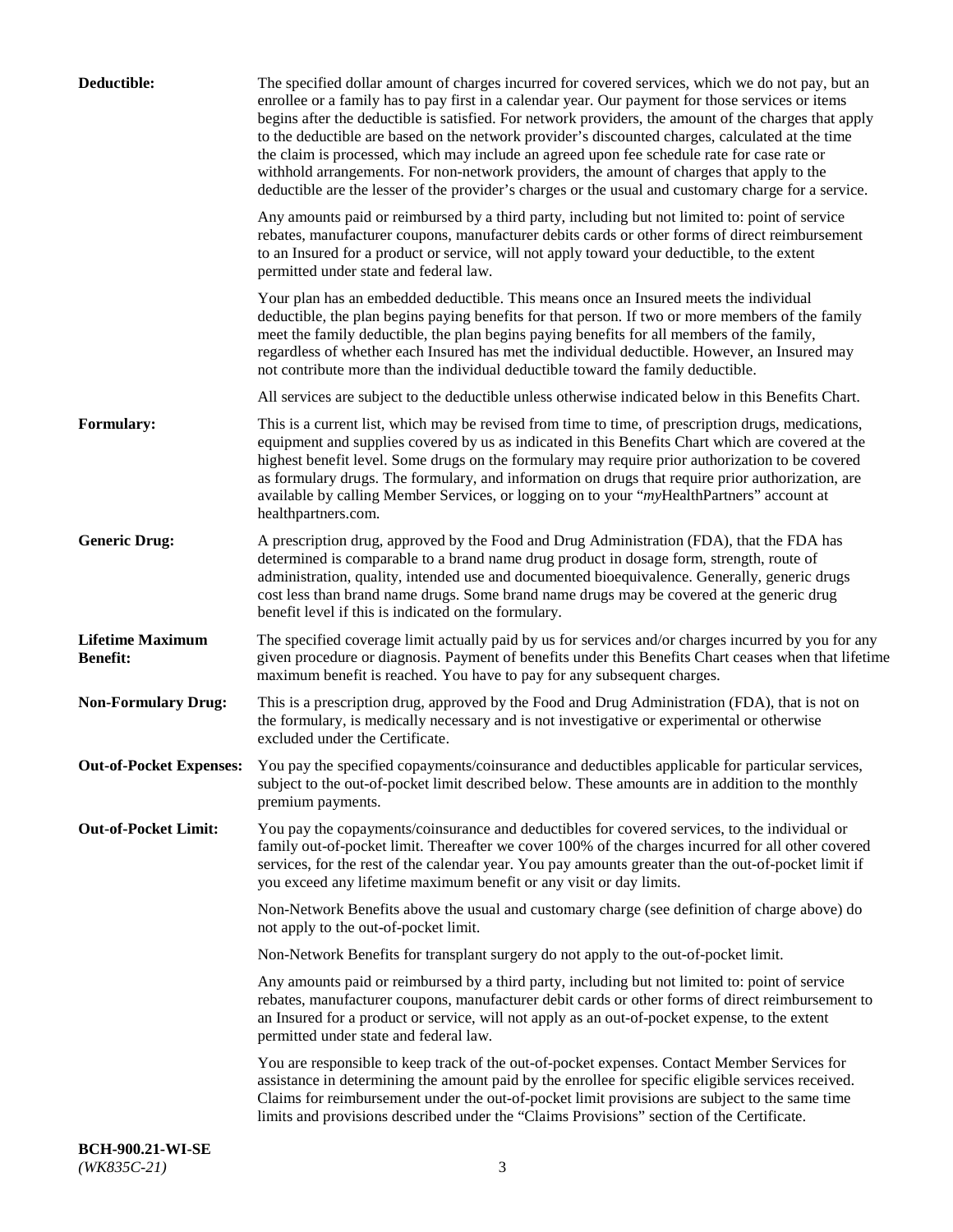|                             | Primary Care Providers: These are providers in the following categories: Family Practice, General Practice, Internal<br>Medicine, Pediatrics, Adolescent Medicine, Adult Medicine and Geriatrics.                                                                                                                                                                                                                                                                                                                                     |
|-----------------------------|---------------------------------------------------------------------------------------------------------------------------------------------------------------------------------------------------------------------------------------------------------------------------------------------------------------------------------------------------------------------------------------------------------------------------------------------------------------------------------------------------------------------------------------|
|                             | <b>Specialty Care Providers:</b> These are providers who are not in the following categories: Family Practice, General Practice,<br>Internal Medicine, Pediatrics, Adolescent Medicine, Adult Medicine and Geriatrics.                                                                                                                                                                                                                                                                                                                |
| <b>Specialty Drug List:</b> | This is a current list, which may be revised from time to time, of prescription drugs, medications,<br>equipment and supplies, which are typically bio-pharmaceuticals. The purpose of a specialty drug<br>list is to facilitate enhanced monitoring of complex therapies used to treat specific conditions.<br>Specialty drugs are covered by us as indicated in this Benefits Chart. The specialty drug list is<br>available by calling Member Services, or logging on to your "myHealthPartners" account at<br>healthpartners.com. |
| virtuwell:                  | This is an online service that you may use to receive a diagnosis and treatment for certain routine<br>conditions, such as a cold and flu, ear pain and sinus infections. You may access the virtuwell<br>website at virtuwell.com.                                                                                                                                                                                                                                                                                                   |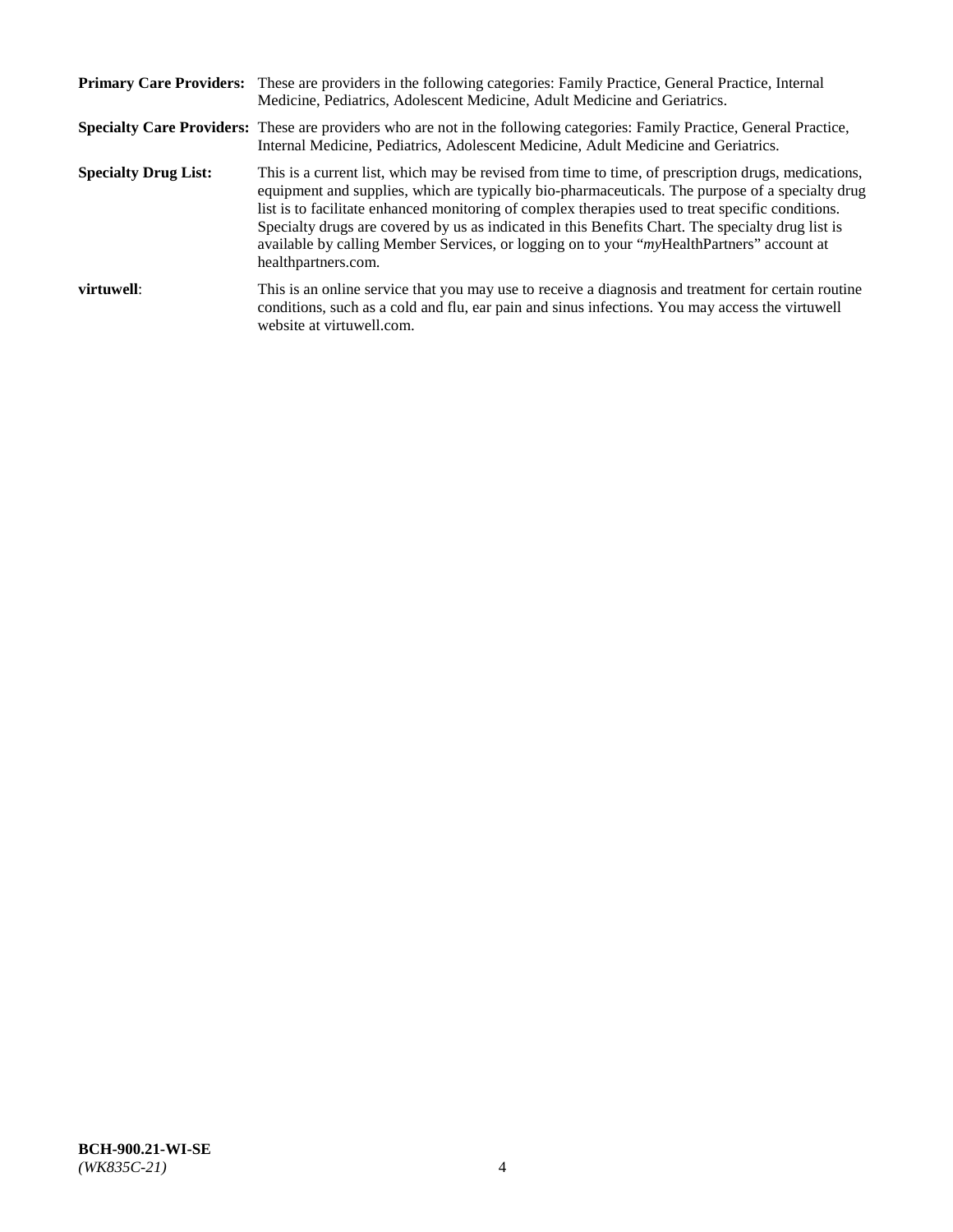## **DEDUCTIBLES AND OUT-OF-POCKET LIMITS**

#### **Individual Calendar Year Deductible**

| <b>Network Benefits</b> | <b>Non-Network Benefits</b> |
|-------------------------|-----------------------------|
| \$3,000                 | \$10,000                    |

#### **Family Calendar Year Deductible**

| Network Benefits | <b>Non-Network Benefits</b> |
|------------------|-----------------------------|
| \$6,000          | \$20,000                    |

Separate deductibles must be satisfied under the Network Benefits and Non-Network Benefits.

Your plan has an embedded deductible. This means once an Insured meets the individual deductible, the plan begins paying benefits for that person. If two or more members of the family meet the family deductible, the plan begins paying benefits for all members of the family, regardless of whether each Insured has met the individual deductible. However, an Insured may not contribute more than the individual deductible toward the family deductible.

Any amounts paid or reimbursed by a third party, including but not limited to: point of service rebates, manufacturer coupons, manufacturer debits cards or other forms of direct reimbursement to an Insured for a product or service, will not apply toward your deductible, to the extent permitted under state and federal law.

#### **Individual Calendar Year Out-of-Pocket Limit**

| <b>Network Benefits</b> | <b>Non-Network Benefits</b> |
|-------------------------|-----------------------------|
| \$6,750                 | \$30,000                    |

#### **Family Calendar Year Out-of-Pocket Limit**

| <b>Network Benefits</b> | <b>Non-Network Benefits</b> |
|-------------------------|-----------------------------|
| \$13,500                | \$60,000                    |

Separate Out-of-Pocket Limits must be satisfied under Network Benefits and Non-Network Benefits.

Non-Network Benefits above the usual and customary charge will not apply to the individual or family Out-of-Pocket Limit.

Non-Network Benefits for transplant surgery do not apply to the Out-of-Pocket Limit.

Any amounts paid or reimbursed by a third party, including but not limited to: point of service rebates, manufacturer coupons, manufacturer debit cards or other forms of direct reimbursement to an Insured for a product or service, will not apply as an out-of-pocket expense, to the extent permitted under state and federal law.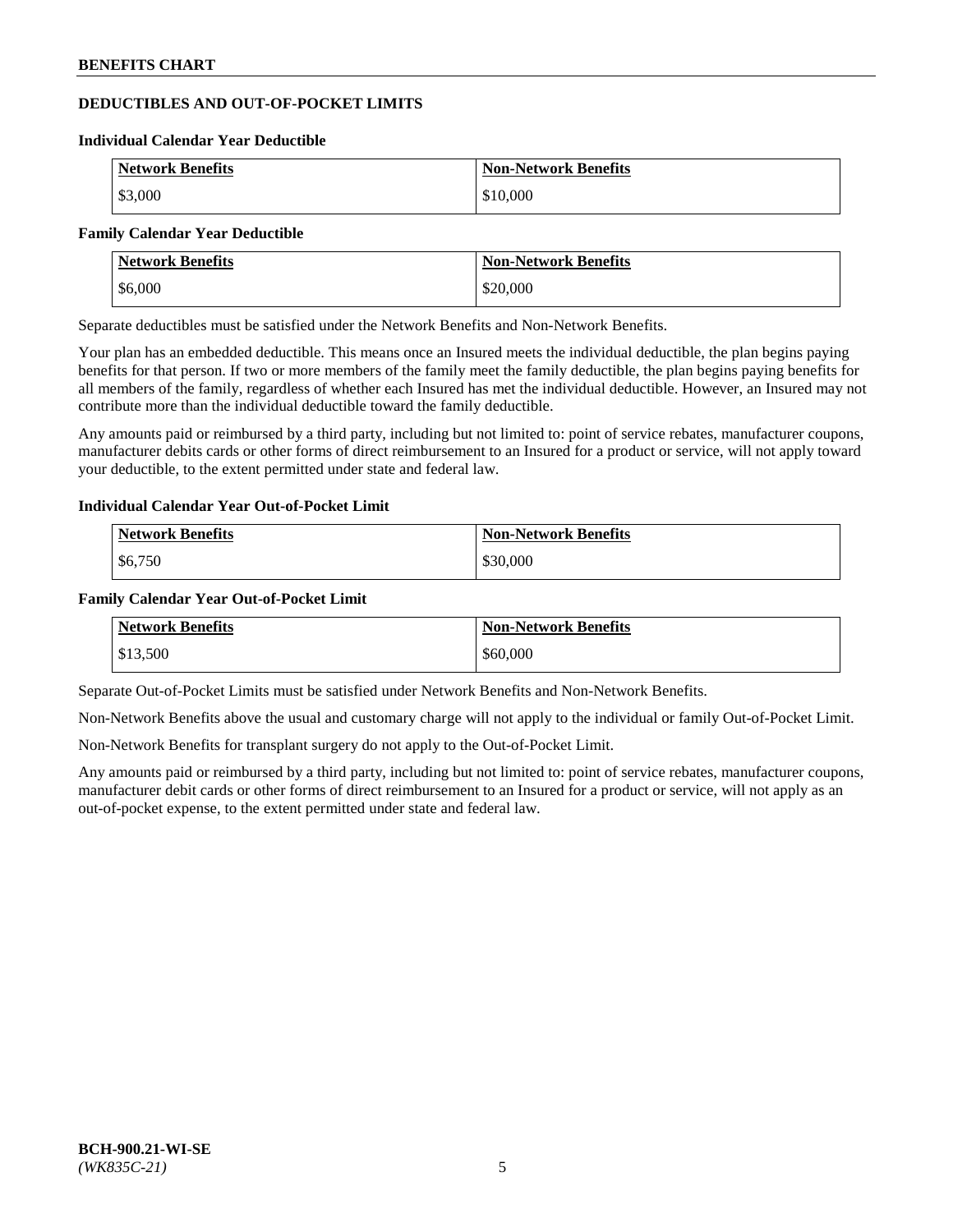## **AMBULANCE AND MEDICAL TRANSPORTATION**

#### **Covered Services:**

We cover ambulance and medical transportation for medical emergencies and as shown below.

We also cover medically necessary, non-emergency transportation if it meets our medical coverage criteria. Covered services and supplies are based on established medical policies, which are subject to periodic review and modification by the medical directors. These medical policies (medical coverage criteria) and applicable prior authorization requirements are available by calling Member Services, or logging on to your "*my*HealthPartners" account a[t healthpartners.com.](https://www.healthpartners.com/hp/index.html)

#### **Ambulance and Medical Transportation (other than non-emergency fixed wing air ambulance transportation)**

| <b>Network Benefits</b>       | <b>Non-Network Benefits</b> |
|-------------------------------|-----------------------------|
| 100% of the charges incurred. | See Network Benefits.       |

#### **Non-Emergency Fixed Wing Air Ambulance Transportation**

| <b>Network Benefits</b>       | <b>Non-Network Benefits</b>  |
|-------------------------------|------------------------------|
| 100% of the charges incurred. | 50% of the charges incurred. |

#### **Not Covered:**

See "Services Not Covered" in the Certificate.

## **AUTISM TREATMENT**

#### **Covered Services:**

Your network provider will coordinate the prior authorization process for any autism treatment services. You may call Member Services at 952-883-5000 or toll-free at 1-800-883-2177 if you have any questions or concerns regarding the authorization process.

Please call Member Services at 952-883-5000 or toll-free at 1-800-883-2177 to request authorization for autism treatment services from a non-network provider.

We cover prior authorized evidence-based intensive-level and nonintensive-level treatment of autism spectrum disorders (autism disorder, Asperger's syndrome or pervasive development disorder not otherwise specified).

Covered services are based on established medical policies, which are subject to periodic review and modification by the medical or dental directors. These medical policies (medical coverage criteria) are available by calling Member Services, or logging on to your "*my*HealthPartners" account at [healthpartners.com.](https://www.healthpartners.com/hp/index.html)

**Intensive-Level Services** for children diagnosed with autism spectrum disorders. Intensive-level services must begin on or after two years of age and end before nine years of age. Intensive-level services, on average, are services provided for more than 20 hours of treatment per week. (The average number of hours a week is calculated over a six-month period.)

| <b>Network Benefits</b>                  | <b>Non-Network Benefits</b>              |
|------------------------------------------|------------------------------------------|
| 100% of the charges incurred.            | 50% of the charges incurred.             |
| Limited to 235 visits per calendar year. | Limited to 235 visits per calendar year. |

The maximum number of visits is combined for Network Benefits and Non-Network Benefits.

#### **Intensive-Level Services Lifetime Maximum Benefit**

| <b>Network Benefits</b>                                              | <b>Non-Network Benefits</b>                                          |
|----------------------------------------------------------------------|----------------------------------------------------------------------|
| 4 years of cumulative services under this plan or any<br>other plan. | 4 years of cumulative services under this plan or any<br>other plan. |

The Lifetime Maximum Benefit is combined for Network Benefits and Non-Network Benefits.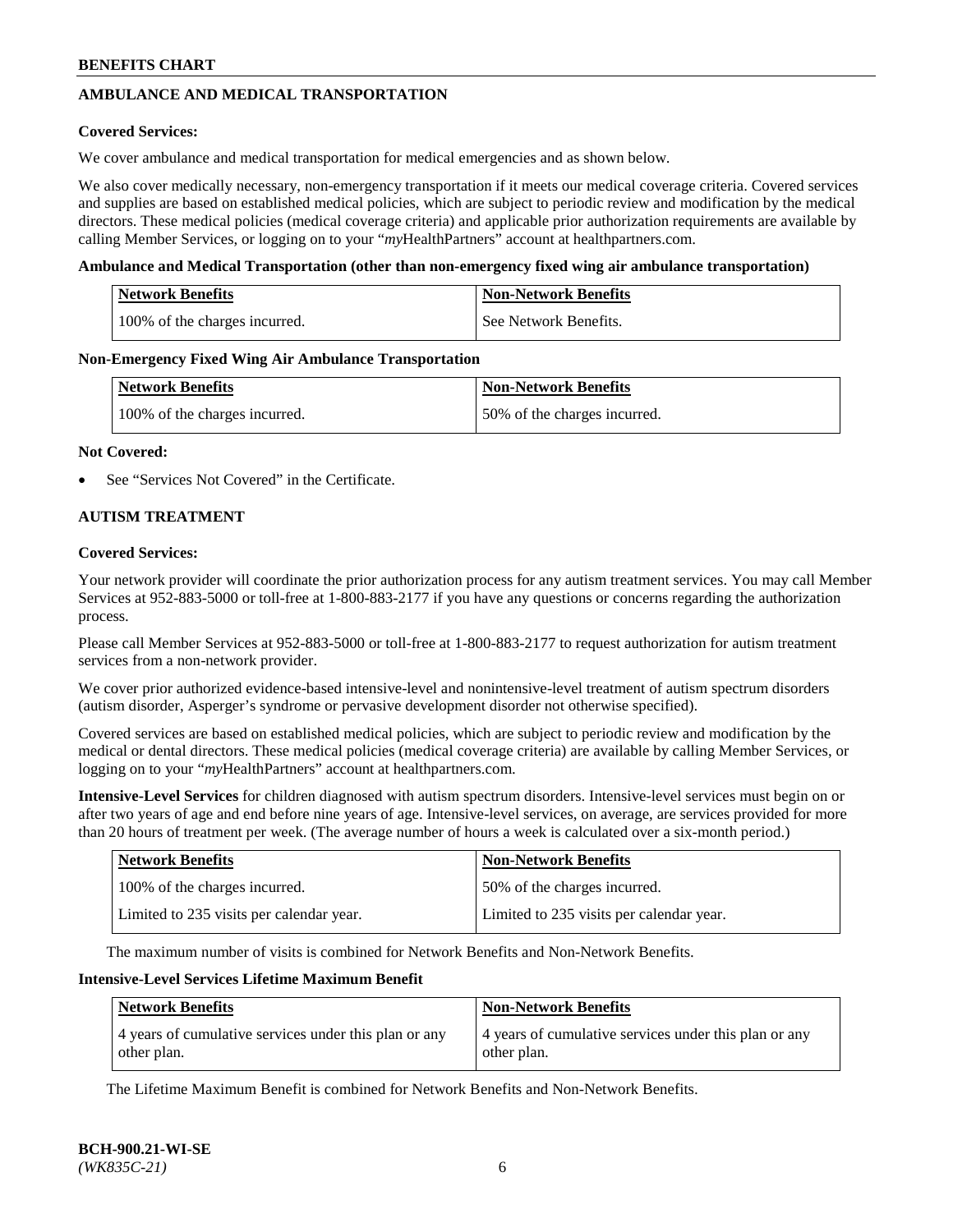#### **Nonintensive-Level Services** for Insureds diagnosed with autism spectrum disorders

| <b>Network Benefits</b>                  | <b>Non-Network Benefits</b>              |
|------------------------------------------|------------------------------------------|
| 100% of the charges incurred.            | 50% of the charges incurred.             |
| Limited to 120 visits per calendar year. | Limited to 120 visits per calendar year. |

The maximum number of visits is combined for Network Benefits and Non-Network Benefits.

#### **Not Covered:**

See "Services Not Covered" in the Certificate.

## **BEHAVIORAL HEALTH SERVICES**

#### **Covered Services:**

Covered services are based on established medical policies, which are subject to periodic review and modification by the medical directors. These medical policies (medical coverage criteria) are available by calling Member Services, or logging on to your "*my*HealthPartners" account at [healthpartners.com.](https://www.healthpartners.com/hp/index.html)

**Transitional Treatment Services.** These are services for the treatment of nervous or mental disorders, alcoholism or other drug abuse problems which are provided to an Insured in a less restrictive manner than are inpatient hospital services but in a more intensive manner than are outpatient services. Transitional treatment services are services offered by a provider, and certified by the Wisconsin Department of Health Services for each of the following (except the last bulleted item):

- Mental health services for covered adults in a day treatment program.
- Mental health services for covered children in a day hospital treatment program.
- Services for persons with chronic mental illness provided through a community support program.
- Residential treatment programs for alcohol and/or drug dependent covered persons.
- Alcohol and Other Drug Abuse (AODA) services in, a day treatment program.
- Services for persons who are experiencing a mental health crisis or who are in a situation likely to turn into a mental health crisis if support is not provided.
- Intensive outpatient programs for the treatment of psychoactive substance use disorders provided in accordance with the patient placement criteria of the American Society of Addiction Medicine.

## **Mental Health Services**

We cover services for mental health diagnoses as described in the Diagnostic and Statistical Manual of Mental Disorders – Fifth Edition (DSM 5) (most recent edition) that lead to significant disruption of function in your life.

We provide coverage for mental health treatment ordered by a Wisconsin court under a valid court order that is issued on the basis of a behavioral care evaluation performed by a licensed psychiatrist or doctoral level licensed psychologist, which includes a diagnosis and an individual treatment plan for care in the most appropriate, least restrictive environment. We must be given a copy of the court order and the behavioral care evaluation, and the service must be a covered benefit under this plan, and the service must be provided by a network provider, or other provider as required by law.

**Outpatient Services:** We cover medically necessary outpatient professional mental health services for evaluation, crisis intervention, and treatment of mental health disorders.

A comprehensive diagnostic assessment will be made of each patient as the basis for a determination by a mental health professional, concerning the appropriate treatment and the extent of services required.

Outpatient services we cover for a diagnosed mental health condition include the following:

- Individual, group, family and multi-family therapy.
- Medication management provided by a physician, certified nurse practitioner, or physician's assistant.
- Psychological testing services for the purposes of determining the differential diagnoses and treatment planning for patients currently receiving behavioral health services.
- Partial hospitalization services in a licensed hospital or community mental health center.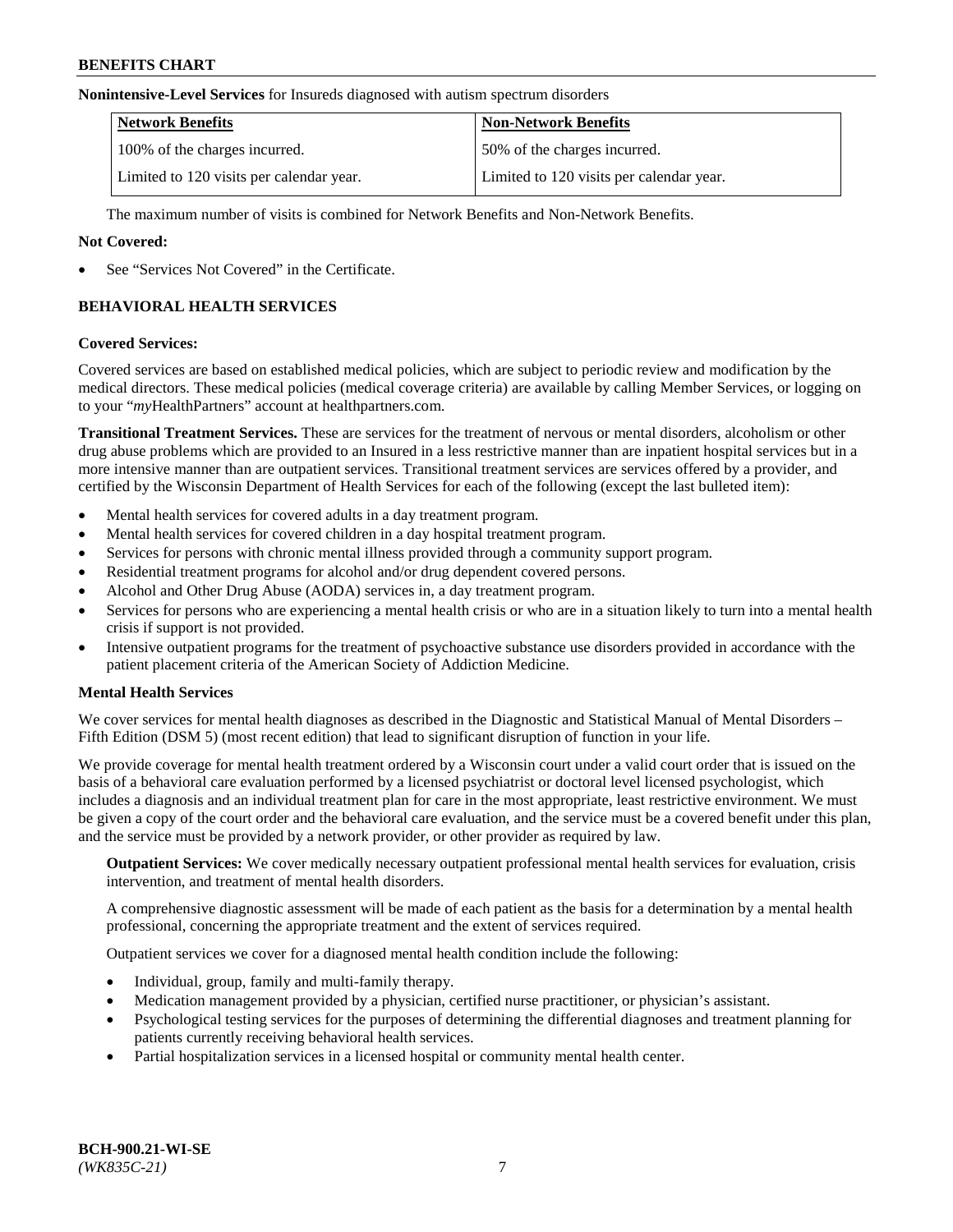- Psychotherapy and nursing services provided in the home if authorized by us.
- Treatment of gender dysphoria that meets medical coverage criteria.

## **Mental Health Office Visits**

| <b>Network Benefits</b>                                                                                                               | <b>Non-Network Benefits</b>  |
|---------------------------------------------------------------------------------------------------------------------------------------|------------------------------|
| 100% of the charges incurred, subject to a<br>copayment of \$30 per visit.                                                            | 50% of the charges incurred. |
| For family therapy, only one copayment will be<br>charged, regardless of the number of Insureds primarily<br>involved in the therapy. |                              |

## **Group Therapy in an Office**

| <b>Network Benefits</b>                                                    | <b>Non-Network Benefits</b>  |
|----------------------------------------------------------------------------|------------------------------|
| 100% of the charges incurred, subject to a<br>copayment of \$15 per visit. | 50% of the charges incurred. |

## **Mental Health Outpatient Hospital Serivces**

| Network Benefits              | <b>Non-Network Benefits</b>  |
|-------------------------------|------------------------------|
| 100% of the charges incurred. | 50% of the charges incurred. |

**Inpatient Services:** We cover medically necessary inpatient services in a hospital or licensed residential treatment facility and professional services for treatment of mental health disorders. Medical stabilization is covered under inpatient hospital services in the "Hospital and Skilled Nursing Facility Services" section.

We cover residential care for the treatment of eating disorders in a licensed facility, as an alternative to inpatient care, when it is medically necessary and your physician obtains authorization from us.

| <b>Network Benefits</b>       | <b>Non-Network Benefits</b>  |
|-------------------------------|------------------------------|
| 100% of the charges incurred. | 50% of the charges incurred. |

**Transitional Treatment Services:** We cover transitional treatment services described above for treatment of mental and nervous disorders.

| Network Benefits              | Non-Network Benefits         |
|-------------------------------|------------------------------|
| 100% of the charges incurred. | 50% of the charges incurred. |

#### **Substance Abuse Treatment Services**

We cover medically necessary services for assessments by a licensed alcohol and drug counselor and treatment of Substance Related Disorders as defined in the latest edition of the DSM 5.

**Outpatient Services:** We cover medically necessary outpatient professional services for diagnosis and treatment of alcoholism and other drug abuse problems. Substance abuse treatment services must be provided by a program licensed by the local Department of Health Services. Outpatient services we cover for a diagnosed substance abuse disorder include the following:

- Individual, group, family, and multi-family therapy provided in an office setting.
- We cover opiate replacement therapy including methadone and buprenorphine treatment.

## **Substance Abuse Treatment Office Visits**

| Network Benefits                                                           | <b>Non-Network Benefits</b>  |
|----------------------------------------------------------------------------|------------------------------|
| 100% of the charges incurred, subject to a<br>copayment of \$30 per visit. | 50% of the charges incurred. |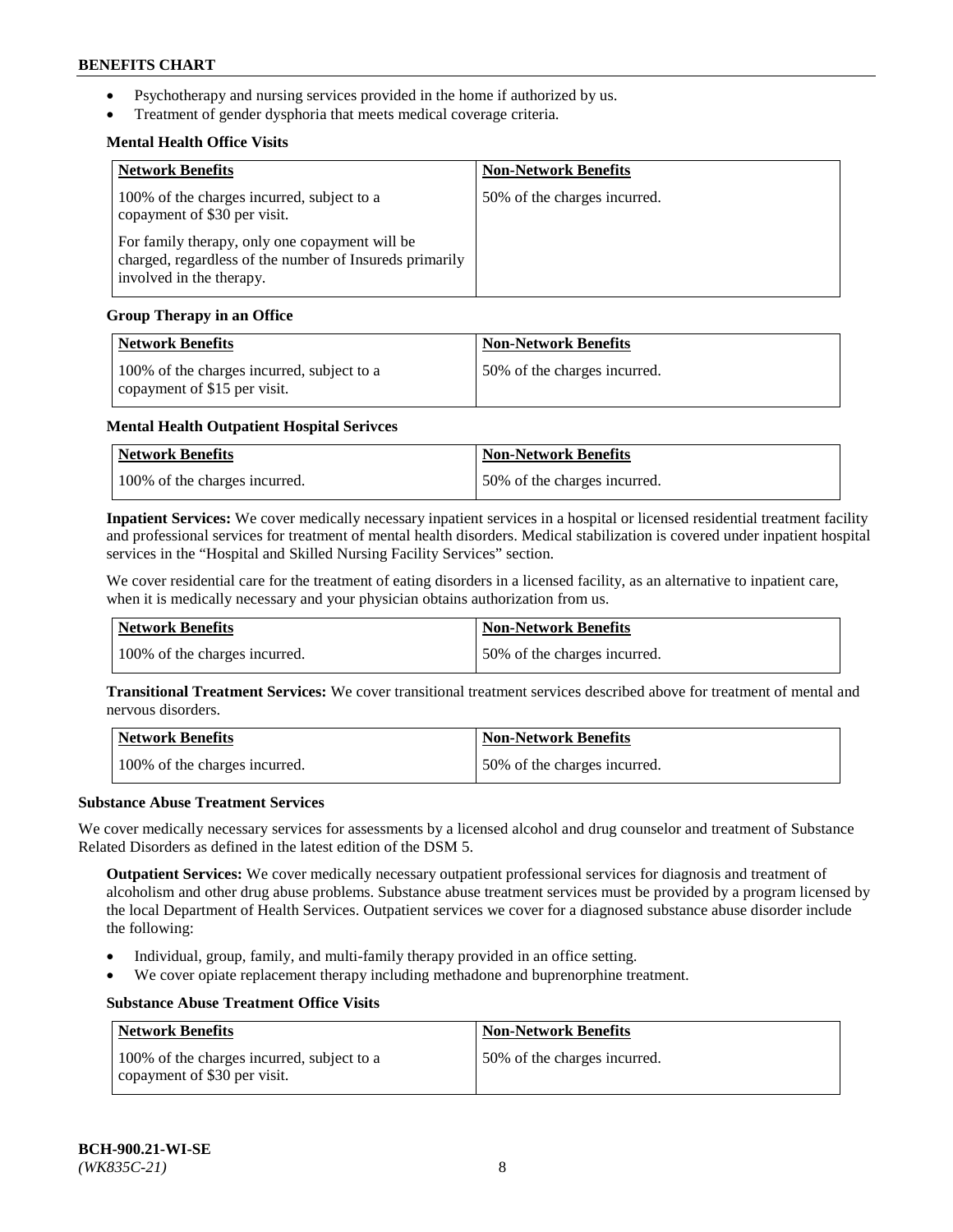### **Substance Abuse Treatment Outpatient Hospital Serivces**

| Network Benefits              | <b>Non-Network Benefits</b>  |
|-------------------------------|------------------------------|
| 100% of the charges incurred. | 50% of the charges incurred. |

**Inpatient Services:** We cover medically necessary inpatient services in a hospital or a licensed residential primary treatment center.

We cover services provided in a hospital that is licensed by the local state and accredited by Medicare.

**Detoxification Services.** We cover detoxification services in a hospital or community detoxification facility if it is licensed by the local Department of Health Services.

| <b>Network Benefits</b>       | <b>Non-Network Benefits</b>  |
|-------------------------------|------------------------------|
| 100% of the charges incurred. | 50% of the charges incurred. |

**Transitional Treatment Services:** We cover transitional treatment services described above for treatment of alcoholism or other drug abuse problems.

| Network Benefits              | <b>Non-Network Benefits</b>  |
|-------------------------------|------------------------------|
| 100% of the charges incurred. | 50% of the charges incurred. |

**Additional Mental Health and Substance Abuse Treatment Benefits for a Dependent Child Who is a Student:** If a dependent child is a student in a school and that school is located in Wisconsin, but outside of our service area, we cover services as required under Wisconsin Statute 609.655.

| <b>Network Benefits</b>       | <b>Non-Network Benefits</b>  |
|-------------------------------|------------------------------|
| 100% of the charges incurred. | 50% of the charges incurred. |

#### **Not Covered:**

See "Services Not Covered" in the Certificate.

## **CHIROPRACTIC SERVICES**

#### **Covered Services:**

We cover chiropractic services for rehabilitative care. Chiropractic services are adjustments to any abnormal articulations of the human body, especially those of the spinal column, for the purpose of giving freedom of action to impinged nerves that may cause pain or deranged function.

Massage therapy which is performed in conjunction with other treatment/modalities by a chiropractor, is part of a prescribed treatment plan and is not billed separately is covered

| <b>Network Benefits</b>                                                    | <b>Non-Network Benefits</b>  |
|----------------------------------------------------------------------------|------------------------------|
| 100% of the charges incurred, subject to a<br>copayment of \$60 per visit. | 50% of the charges incurred. |

## **Not Covered:**

- Massage therapy for the purpose of comfort or convenience of the Insured.
- See "Services Not Covered" in the Certificate.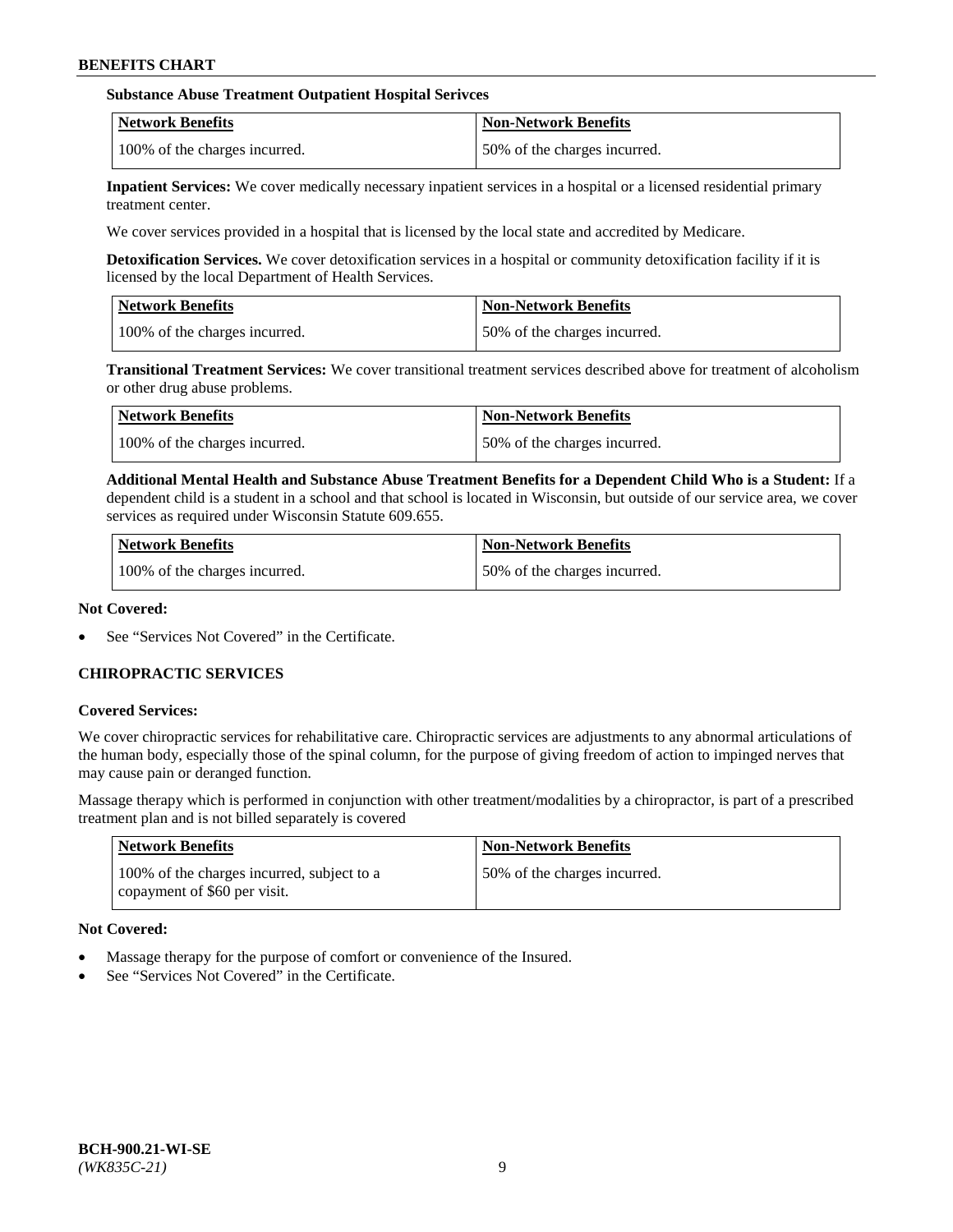# **CLINICAL TRIALS**

## **Covered Services:**

We cover certain routine services if you participate in a Phase I, Phase II, Phase III or Phase IV approved clinical trial that is conducted in relation to the prevention, detection, or treatment of cancer or other life-threatening disease or condition as defined in the Affordable Care Act. Approved clinical trials include (1) federally funded trials when the study or investigation is approved or funded by any of the federal agencies defined in the Public Health Services Act, section 2709 (d) (1) (A); (2) the study or investigation is conducted under an investigational new drug application reviewed by the Food and Drug Administration; and (3) the study or investigation is a drug trial that is exempt from having such an investigational new drug application. We cover routine patient costs for services that would be eligible under the Certificate and this Benefits Chart if the service were provided outside of a clinical trial.

| Network Benefits                                        | <b>Non-Network Benefits</b>                           |
|---------------------------------------------------------|-------------------------------------------------------|
| Coverage level is same as corresponding Network         | Coverage level is same as corresponding               |
| Benefits, depending on type of service provided such as | Non-Network Benefits, depending on type of service    |
| Office Visits for Illness or Injury, Inpatient or       | provided such as Office Visits for Illness or Injury, |
| Outpatient Hospital Services.                           | Inpatient or Outpatient Hospital Services.            |

## **Not Covered:**

- The investigative or experimental item, device or service itself.
- Items or services that are provided solely to satisfy data collection and analysis needs and that are not used in the direct clinical management of the patient.
- A service that is clearly inconsistent with widely accepted and established standards of care for a particular diagnosis.
- See "Services Not Covered" in the Certificate.

## **DENTAL SERVICES**

## **Covered Services:**

We cover services as described below.

**Accidental Dental Services:** We cover dentally necessary services to treat and restore damage done to sound, natural, unrestored teeth as a result of an accidental injury. Coverage is for damage caused by external trauma to face and mouth only, not for cracked or broken teeth, which result from biting or chewing. We cover restorations, root canals, crowns and replacement of teeth lost that are directly related to the accident in which the Insured was involved. We cover initial exam, x-rays and palliative treatment including extractions, and other oral surgical procedures directly related to the accident. Subsequent treatment must be initiated within the policies time-frame and must be directly related to the accident. We do not cover restoration and replacement of teeth that are not "sound and natural" at the time of the accident.

Full mouth rehabilitations to correct occlusion (bite) and malocclusion (misaligned teeth not due to the accident) are not covered.

When an implant-supported dental prosthetic treatment is pursued, the accidental dental benefit will be applied to the prosthetic procedure. Benefits are limited to the amount that would be paid toward the placement of a removable dental prosthetic appliance that could be used in the absence of implant treatment. Care must be provided or pre-authorized by a HealthPartners dentist.

| Network Benefits              | <b>Non-Network Benefits</b>  |
|-------------------------------|------------------------------|
| 100% of the charges incurred. | 50% of the charges incurred. |

For all accidental dental services, treatment and/or restoration must be initiated within six months of the date of the injury. Coverage is limited to the initial course of treatment and/or initial restoration. Services must be provided within 24 months of the date of injury to be covered.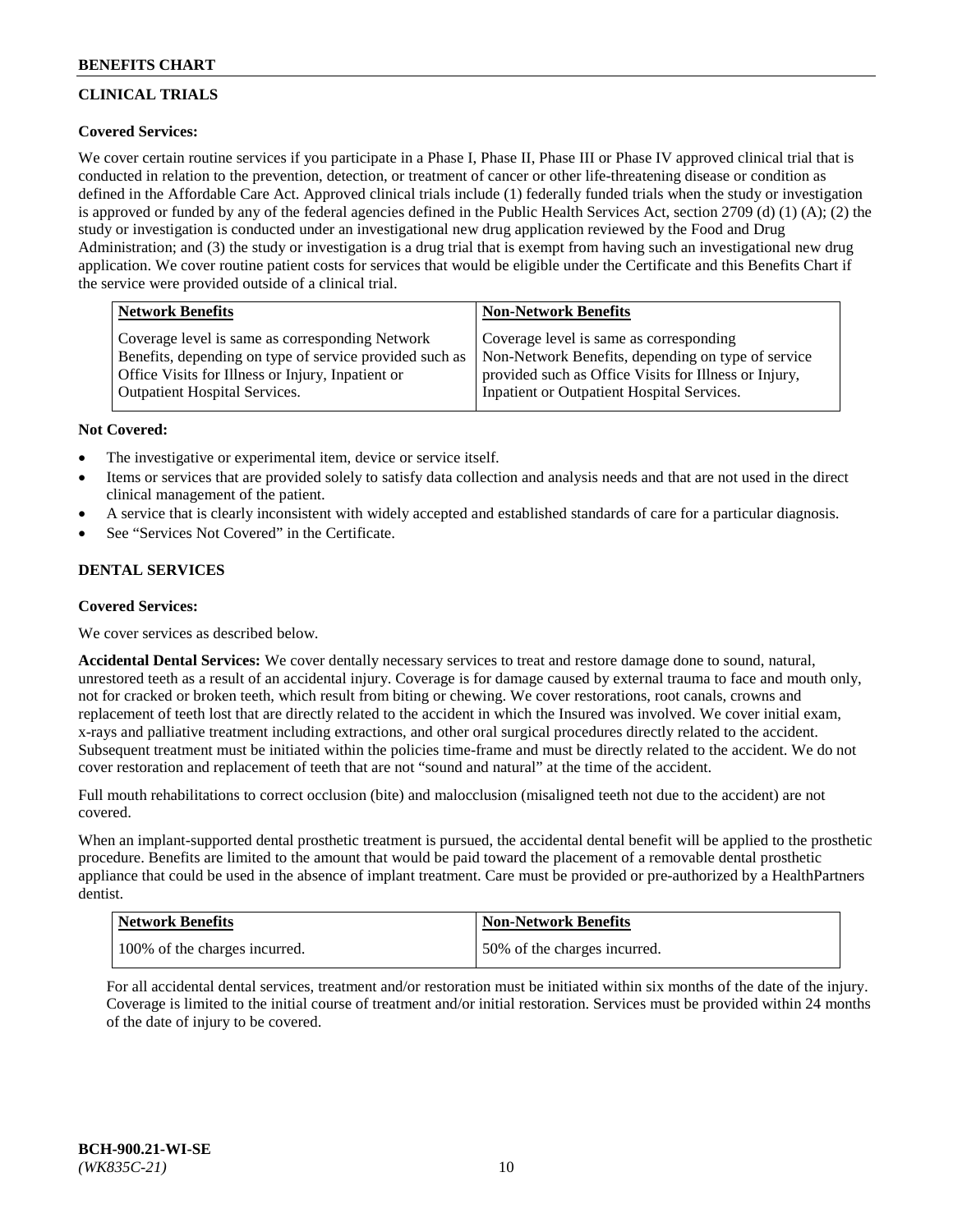# **Medical Referral Dental Services**

**Medically Necessary Outpatient Dental Services:** We cover medically necessary outpatient dental services. Coverage is limited to dental services required for treatment of an underlying medical condition, e.g., removal of teeth to complete radiation treatment for cancer of the jaw, cysts and lesions.

| <b>Network Benefits</b>       | Non-Network Benefits         |
|-------------------------------|------------------------------|
| 100% of the charges incurred. | 50% of the charges incurred. |

**Medically Necessary Hospitalization and Anesthesia for Dental Care:** We cover medically necessary hospitalization for dental care. This is limited to charges incurred by an Insured who: (1) is a child under age  $5$ ; (2) is severely disabled; (3) has a medical condition, and requires hospitalization or general anesthesia for dental care treatment; or (4) is a child between ages 5 and 12 and care in dental offices has been attempted unsuccessfully and usual methods of behavior modification have not been successful, or when extensive amounts of restorative care, exceeding four appointments, are required. Coverage is limited to facility and anesthesia charges. Oral surgeon/dentist professional fees are not covered. The following are examples, though not all-inclusive, of medical conditions which may require hospitalization for dental services: severe asthma, severe airway obstruction or hemophilia. Hospitalization required due to the behavior of the Insured or due to the extent of the dental procedure is not covered.

| Network Benefits              | <b>Non-Network Benefits</b>  |
|-------------------------------|------------------------------|
| 100% of the charges incurred. | 50% of the charges incurred. |

**Medical Complications of Dental Care:** We cover medical complications of dental care. Treatment must be medically necessary care and related to medical complications of non-covered dental care, including complications of the head, neck, or substructures.

| Network Benefits              | <b>Non-Network Benefits</b>  |
|-------------------------------|------------------------------|
| 100% of the charges incurred. | 50% of the charges incurred. |

**Oral Surgery:** We cover oral surgery. Coverage is limited to treatment of medical conditions requiring oral surgery, such as treatment of oral neoplasm, non-dental cysts, fracture of the jaws, trauma of the mouth and jaws, and any other oral surgery procedures provided as medically necessary dental services.

| Network Benefits              | <b>Non-Network Benefits</b>  |
|-------------------------------|------------------------------|
| 100% of the charges incurred. | 50% of the charges incurred. |

**Treatment of Cleft Lip and Cleft Palate:** We cover treatment of cleft lip and cleft palate of a dependent child, including orthodontic treatment and oral surgery directly related to the cleft. Dental services which are not required for the treatment of cleft lip or cleft palate are not covered. If a dependent child covered under the Certificate and Benefits Chart is also covered under a dental plan which includes orthodontic services, that dental plan shall be considered primary for the necessary orthodontic services. Oral appliances are subject to the same copayment, conditions and limitations as durable medical equipment.

| <b>Network Benefits</b>                               | <b>Non-Network Benefits</b>                            |
|-------------------------------------------------------|--------------------------------------------------------|
| Coverage level is same as corresponding Network       | Coverage level is same as corresponding                |
| Benefits, depending on type of service provided, such | Non-Network Benefits, depending on type of service     |
| as Office Visits for Illness or Injury, Inpatient or  | provided, such as Office Visits for Illness or Injury, |
| Outpatient Hospital Services.                         | Inpatient or Outpatient Hospital Services.             |

**Treatment of Temporomandibular Disorder (TMD) and Craniomandibular Disorder (CMD):** We cover diagnostic procedures, surgical treatment and non-surgical treatment (including intraoral splint therapy devices) for temporomandibular disorder (TMD) and craniomandibular disorder (CMD), which is medically necessary care. Dental services which are not required to directly treat TMD or CMD are not covered.

| <b>Network Benefits</b>       | <b>Non-Network Benefits</b>  |
|-------------------------------|------------------------------|
| 100% of the charges incurred. | 50% of the charges incurred. |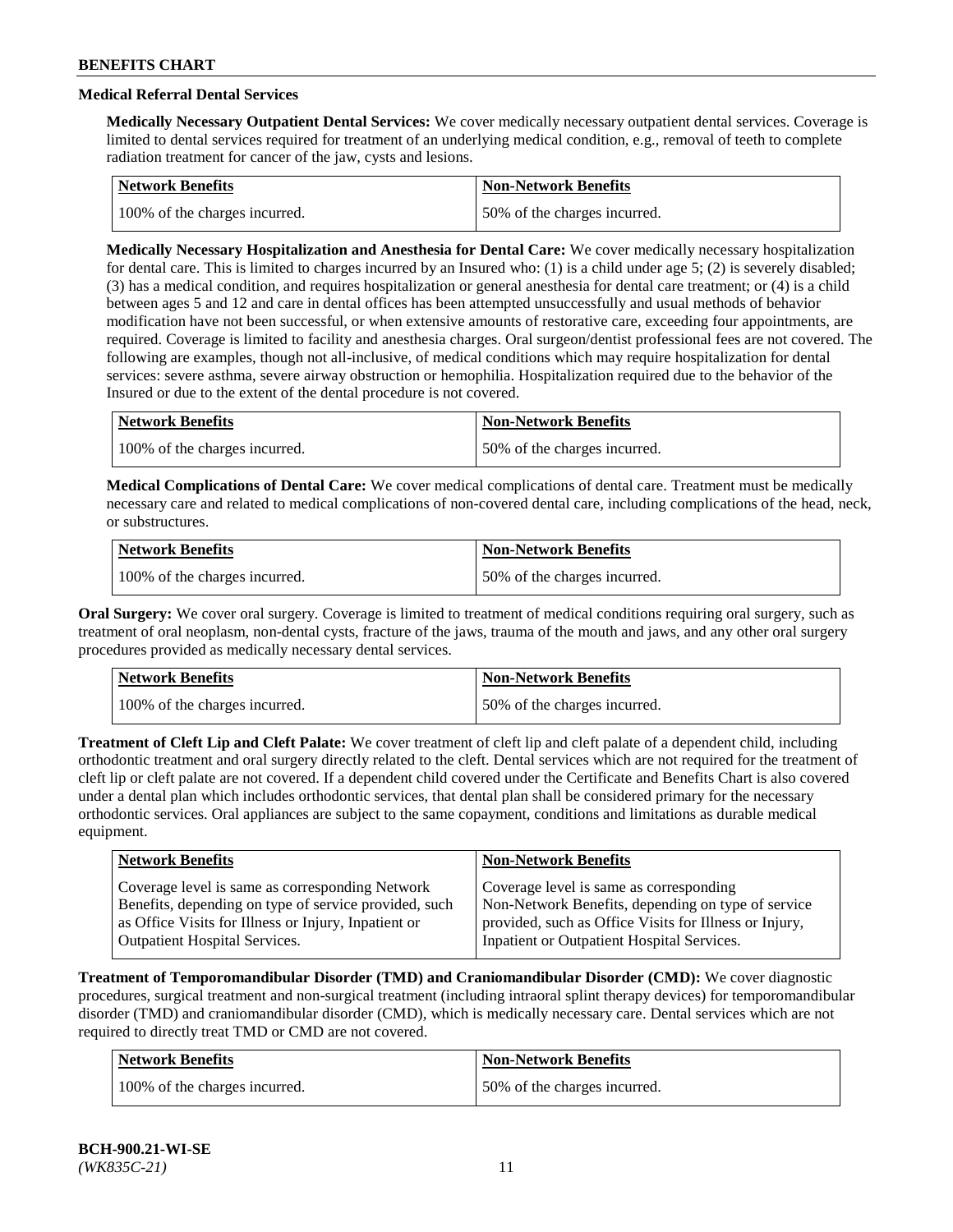## **Not Covered:**

- Dental treatment, procedures or services not listed in this Benefits Chart.
- Accident-related dental services if treatment is: (1) provided to teeth which are not sound and natural; (2) to teeth which have been restored; (3) initiated beyond six months from the date of the injury; (4) received beyond the initial treatment or restoration; or (5) received beyond 24 months from the date of injury.
- Oral surgery to remove wisdom teeth.
- Orthognathic treatment or procedures and all related services.
- See "Services Not Covered" in the Certificate.

## **DIAGNOSTIC IMAGING SERVICES**

#### **Covered Services:**

We cover diagnostic imaging, when ordered by a provider and provided in a clinic or outpatient hospital facility.

For Network Benefits, non-emergent, scheduled outpatient Magnetic Resonance Imaging (MRI) and Computed Tomography (CT) must be provided at a designated facility. Your physician or facility will obtain or verify prior authorization for these services, as needed.

We cover services provided in a clinic or outpatient hospital facility. To see the benefit level for inpatient hospital or skilled nursing facility services, see benefits under "Inpatient Hospital and Skilled Nursing Facility Services".

#### **Outpatient Magnetic Resonance Imaging (MRI) and Computed Tomography (CT)**

| <b>Network Benefits</b>       | <b>Non-Network Benefits</b>  |
|-------------------------------|------------------------------|
| 100% of the charges incurred. | 50% of the charges incurred. |

## **All Other Outpatient Diagnostic Imaging Services**

#### **Services for Illness or Injury**

| <b>Network Benefits</b>       | Non-Network Benefits         |
|-------------------------------|------------------------------|
| 100% of the charges incurred. | 50% of the charges incurred. |

#### **Preventive Services (MRI/CT procedures are not considered preventive)**

Diagnostic imaging services associated with preventive services are covered at the benefit level shown in the "Preventive Services" section of this Benefits Chart.

#### **Not Covered:**

See "Services Not Covered" in the Certificate.

## **DURABLE MEDICAL EQUIPMENT, PROSTHETICS, ORTHOTICS AND SUPPLIES**

#### **Covered Services:**

We cover equipment and services, as described below.

We cover durable medical equipment and services, prosthetics, orthotics and supplies, subject to the limitations below, including certain disposable supplies, enteral feedings and the following diabetic supplies and equipment: glucose monitors, insulin pumps limited to the purchase of one pump per year, syringes, blood and urine test strips and other diabetic supplies as deemed medically appropriate and necessary, for Insureds with gestational, Type I or Type II diabetes.

We cover external hearing aids, cochlear implants, and related treatment prescribed by a physician or by a licensed audiologist for Insureds under 18 years of age who have hearing loss.

We also cover basic hearing aids for Insureds age 18 or older for the correction of a hearing impairment.

Osseointegrated or bone-anchored hearing aids are only covered for Insureds who have hearing loss that is not correctable by any other procedure.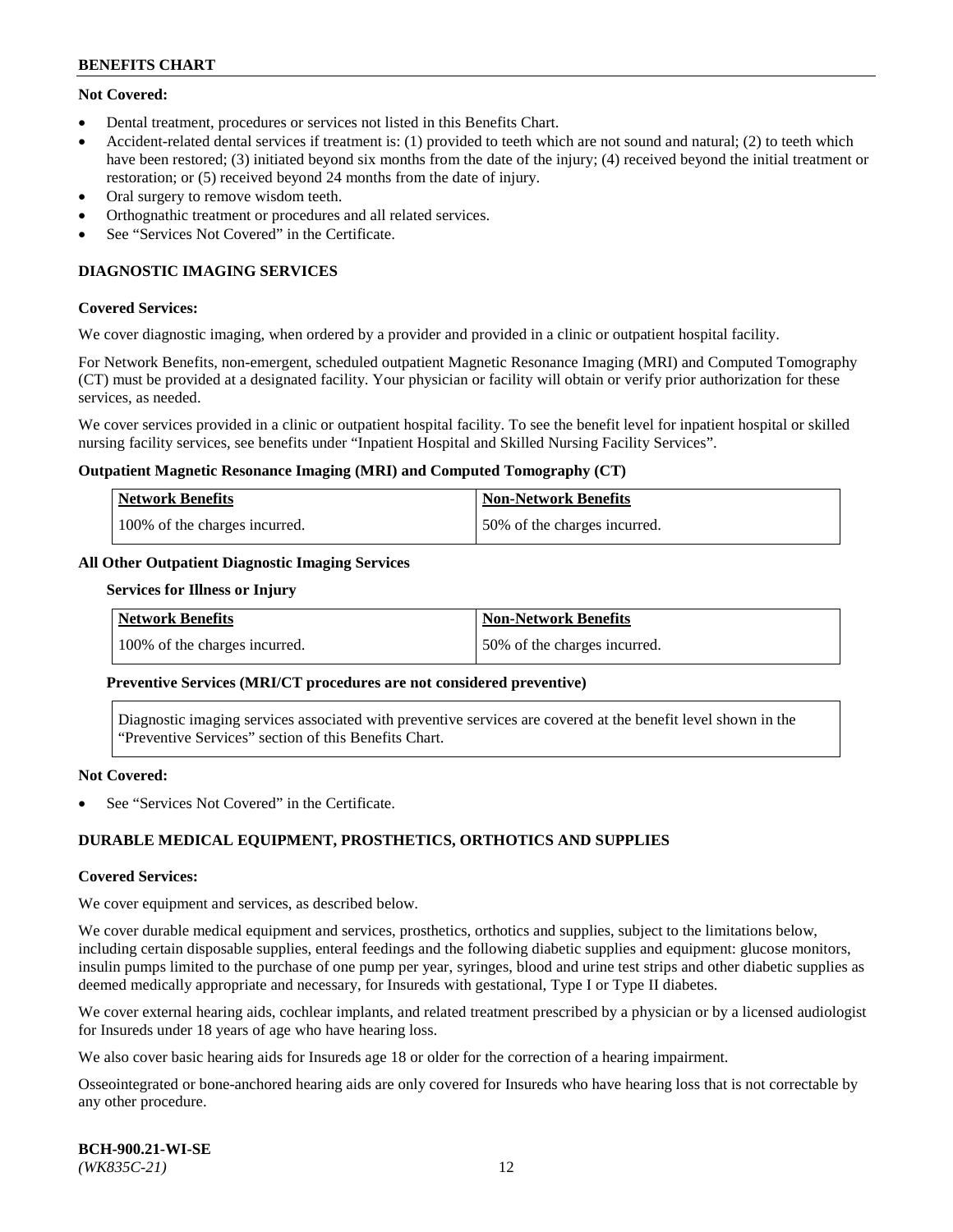Hearing aids are limited to one basic, standard hearing aid for each ear every three years.

A basic hearing aid is defined as a hearing device that consists of a microphone, amplifier, volume control, battery and receiver, which is up to date using the latest technology. It does not include upgrades above and beyond the functionality of a basic hearing aid, including, but not limited to, hearing improvements for group settings, background noise, Bluetooth/remote control functionality, or extended warranties. Charges for upgrades above the cost of a basic, standard hearing aid are not covered.

## **Diabetic Supplies Purchased at a Pharmacy**

| <b>Network Benefits</b>       | <b>Non-Network Benefits</b>  |
|-------------------------------|------------------------------|
| 100% of the charges incurred. | 50% of the charges incurred. |

## **Diabetic Supplies Purchased from a Non-Pharmacy Provider**

| Network Benefits                                                      | <b>Non-Network Benefits</b>  |
|-----------------------------------------------------------------------|------------------------------|
| 100% of the charges incurred if purchased from an<br>approved vendor. | 50% of the charges incurred. |

## **Special Dietary Treatment for Phenylketonuria (PKU) if it meets our medical coverage criteria**

| Network Benefits              | <b>Non-Network Benefits</b>  |
|-------------------------------|------------------------------|
| 100% of the charges incurred. | 50% of the charges incurred. |

## **Oral Amino Acid Based Elemental Formula if it meets our Medical Coverage Criteria**

| <b>Network Benefits</b>       | <b>Non-Network Benefits</b>  |
|-------------------------------|------------------------------|
| 100% of the charges incurred. | 50% of the charges incurred. |

## **All Other Durable Medical Equipment, Prosthetics, Orthotics and Supplies**

| <b>Network Benefits</b>       | <b>Non-Network Benefits</b>  |
|-------------------------------|------------------------------|
| 100% of the charges incurred. | 50% of the charges incurred. |

## **Limitations:**

Coverage of durable medical equipment is limited by the following:

- No more than a 93-day supply of diabetic supplies are covered and dispensed at a time.
- Payment will not exceed the cost of an alternate piece of equipment or service that is effective and medically necessary.
- For prosthetic benefits, other than oral appliances for cleft lip and cleft palate, payment will not exceed the cost of an alternate piece of equipment or service that is effective, medically necessary and enables Insureds to conduct standard activities of daily living.
- We reserve the right to determine if an item will be approved for rental vs. purchase.
- We require that certain diabetic supplies and equipment be purchased at a pharmacy.
- Diabetic supplies and equipment are limited to certain models and brands.
- Durable medical equipment and supplies must be obtained or repaired by approved vendors.
- Covered services and supplies are based on established medical policies which are subject to periodic review and modification by the medical or dental directors. Our medical policy for diabetic supplies includes information on our required models and brands. These medical policies (medical coverage criteria) are available by calling Member Services, or logging on to your "*my*HealthPartners" account a[t healthpartners.com.](https://www.healthpartners.com/hp/index.html)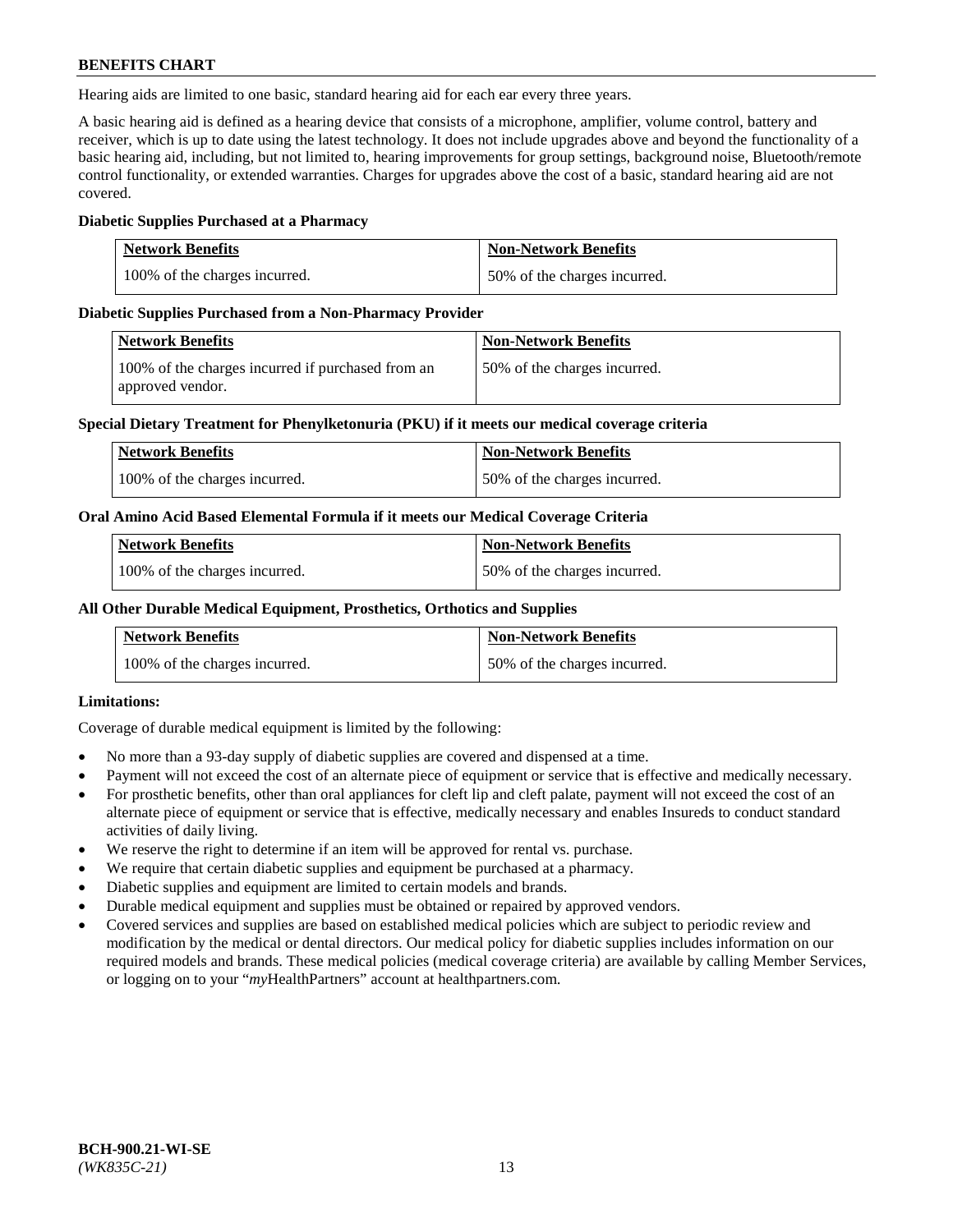## **Not Covered:**

Items which are not eligible for coverage include, but are not limited to:

- Replacement or repair of any covered items, if the items are (i) damaged or destroyed by misuse, abuse or carelessness, (ii) lost; or (iii) stolen.
- Duplicate or similar items.
- Labor and related charges for repair of any covered items which are more than the cost of replacement by an approved vendor.
- Sales tax, mailing, delivery charges, service call charges.
- Items which are primarily educational in nature or for hygiene, vocation, comfort, convenience or recreation.
- Communication aids or devices: equipment to create, replace or augment communication abilities including, but not limited to, speech processors, receivers, communication boards, or computer or electronic assisted communication.
- Implantable and osseointegrated or bone-anchored hearing aids and their fitting, except as specifically described in this Benefits Chart. This exclusion does not apply to cochlear implants.
- Eyeglasses, contact lenses and their fitting, measurement and adjustment, except as specifically described in this Benefits Chart.
- Hair prostheses (wigs).
- Household equipment which primarily has customary uses other than medical, such as, but not limited to, exercise cycles, air purifiers, central or unit air conditioners, water purifiers, non-allergenic pillows, mattresses or waterbeds.
- Household fixtures including, but not limited to, escalators or elevators, ramps, swimming pools and saunas.
- Modifications to the structure of the home including, but not limited to, wiring, plumbing or charges for installation of equipment.
- Vehicle, car or van modifications including, but not limited to, hand brakes, hydraulic lifts and car carrier.
- Rental equipment while owned equipment is being repaired by non-contracted vendors, beyond one month rental of medically necessary equipment.
- Other equipment and supplies, including but not limited to assistive devices, that we determine are not eligible for coverage.
- See "Services Not Covered" in the Certificate.

## **EMERGENCY AND URGENTLY NEEDED CARE SERVICES**

## **Covered Services:**

We cover services for emergency care and urgently needed care if the services are otherwise eligible for coverage under the Certificate.

**Urgently Needed Care.** These are services to treat an unforeseen illness or injury that:

- are required in order to prevent a serious deterioration in your health; and
- cannot be delayed until the next available clinic or office hours.

| <b>Network Benefits</b>                                                    | <b>Non-Network Benefits</b> |
|----------------------------------------------------------------------------|-----------------------------|
| 100% of the charges incurred, subject to a<br>copayment of \$60 per visit. | See Network Benefits.       |

## **Emergency Care.** These are services to treat:

- the sudden, unexpected onset of illness or injury which, if left untreated or unattended until the next available clinic or office hours, would result in hospitalization; or
- a condition requiring professional health services immediately necessary to preserve life or stabilize health.

When reviewing claims for coverage of emergency services, our medical director will take into consideration a reasonable layperson's belief that the circumstances required immediate medical care that could not wait until the next working day or next available clinic appointment.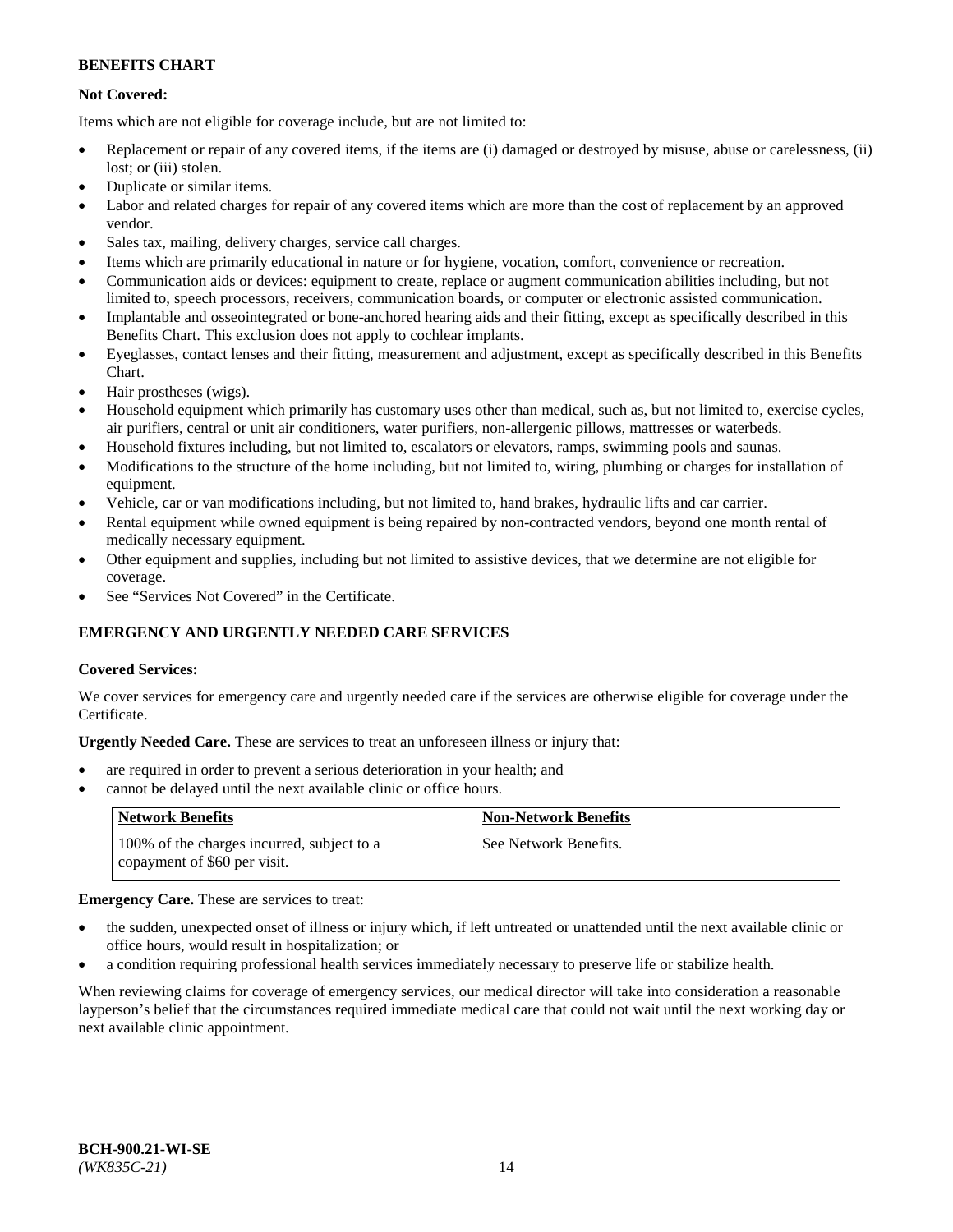#### **Emergency Care in a Hospital Emergency Room, including Professional Services of a Physician**

| <b>Network Benefits</b>                                                                   | <b>Non-Network Benefits</b> |
|-------------------------------------------------------------------------------------------|-----------------------------|
| 100% of the charges incurred, subject to a<br>copayment of \$300 per visit.               | See Network Benefits.       |
| Emergency room copayment is waived if admitted for<br>the same condition within 24 hours. |                             |

#### **Inpatient Emergency Care in a Hospital**

| <b>Network Benefits</b>       | <b>Non-Network Benefits</b> |
|-------------------------------|-----------------------------|
| 100% of the charges incurred. | See Network Benefits.       |

## **Not Covered:**

• See "Services Not Covered" in the Certificate.

## **GENE THERAPY**

#### **Covered Services:**

We cover gene therapy treatment if it meets our medical coverage criteria.

| <b>Non-Network Benefits</b> |
|-----------------------------|
| No coverage.                |
|                             |
|                             |
|                             |
|                             |

## **Limitations:**

- Gene therapy must be provided by a designated provider.
- Specific types of gene therapy are limited to therapies and conditions specified in our medical coverage criteria.

#### **Not Covered:**

• See "Services Not Covered" in the Certificate.

## **HEALTH EDUCATION**

#### **Covered Services:**

We cover education for preventive services and education for the management of chronic health problems (such as diabetes).

| Network Benefits                                            | Non-Network Benefits         |
|-------------------------------------------------------------|------------------------------|
| 100% of the charges incurred.<br>Deductible does not apply. | 50% of the charges incurred. |

#### **Not Covered:**

• See "Services Not Covered" in the Certificate.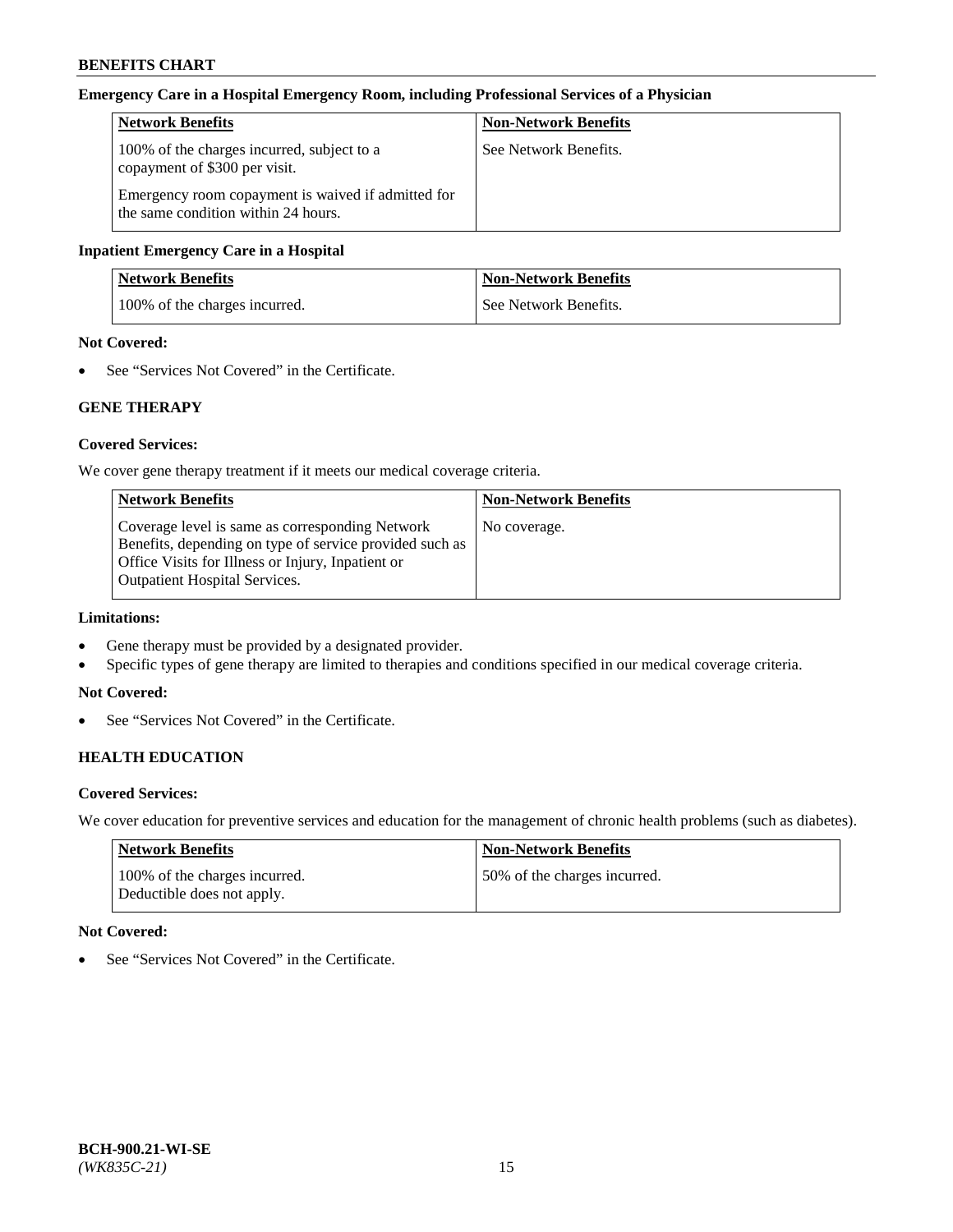## **HOME-BASED HEALTH ASSESSMENT PROGRAM**

## **Covered Services:**

If you meet our criteria for coverage, you may qualify for our home-based comprehensive health risk assessment program. The program covers a health assessment with a designated nurse practitioner.

| <b>Network Benefits</b>                                     | <b>Non-Network Benefits</b> |
|-------------------------------------------------------------|-----------------------------|
| 100% of the charges incurred.<br>Deductible does not apply. | No coverage.                |

## **Not Covered:**

See "Services Not Covered" in the Certificate.

## **HOME HEALTH SERVICES**

## **Covered Services:**

We cover skilled nursing services, physical therapy, occupational therapy, speech therapy, respiratory therapy and other therapeutic services, non-routine prenatal and postnatal services, routine postnatal well child visits, as described in our medical coverage criteria, phototherapy services for newborns, home health aide services and other eligible home health services when provided in your home, if you are homebound (i.e., unable to leave home without considerable effort due to a medical condition). Lack of transportation does not constitute homebound status. For phototherapy services for newborns and high risk prenatal services, supplies and equipment are included.

We cover total parenteral nutrition/intravenous ("TPN/IV") therapy, equipment, supplies and drugs in connection with IV therapy. IV line care kits are covered under Durable Medical Equipment.

We cover palliative care benefits. Palliative care includes symptom management, education and establishing goals of care. We waive the requirement that you be homebound for a limited number of home visits for palliative care (as shown in this Benefits Chart), if you have a life-threatening, non-curable condition which has a prognosis of survival of two years or less. Additional palliative care visits are eligible under the home health services benefit if you are homebound and meet all other requirements defined in this section.

You do not need to be homebound to receive total parenteral nutrition/intravenous ("TPN/IV") therapy.

Home health services are eligible and covered only when:

- medically necessary; and
- provided as rehabilitative care, terminal care or maternity care; and
- ordered by a physician, and included in the written home care plan.

## **Physical Therapy, Occupational Therapy, Speech Therapy, Respiratory Therapy, Home Health Aide Services and Palliative Care**

| Network Benefits              | <b>Non-Network Benefits</b>  |
|-------------------------------|------------------------------|
| 100% of the charges incurred. | 50% of the charges incurred. |

**TPN/IV Therapy, Skilled Nursing Services, Non-Routine Prenatal/Postnatal Services, and Phototherapy**

| Network Benefits              | <b>Non-Network Benefits</b>  |
|-------------------------------|------------------------------|
| 100% of the charges incurred. | 50% of the charges incurred. |

Each 24-hour visit (or shifts up to 24-hour visits) equals one visit and counts toward the Maximum visits for all other services shown below. Any visit that lasts less than 24 hours regardless of the length of the visit, will count as one visit toward the Maximum visits for all other services shown below. All visits must be medically necessary and benefit eligible.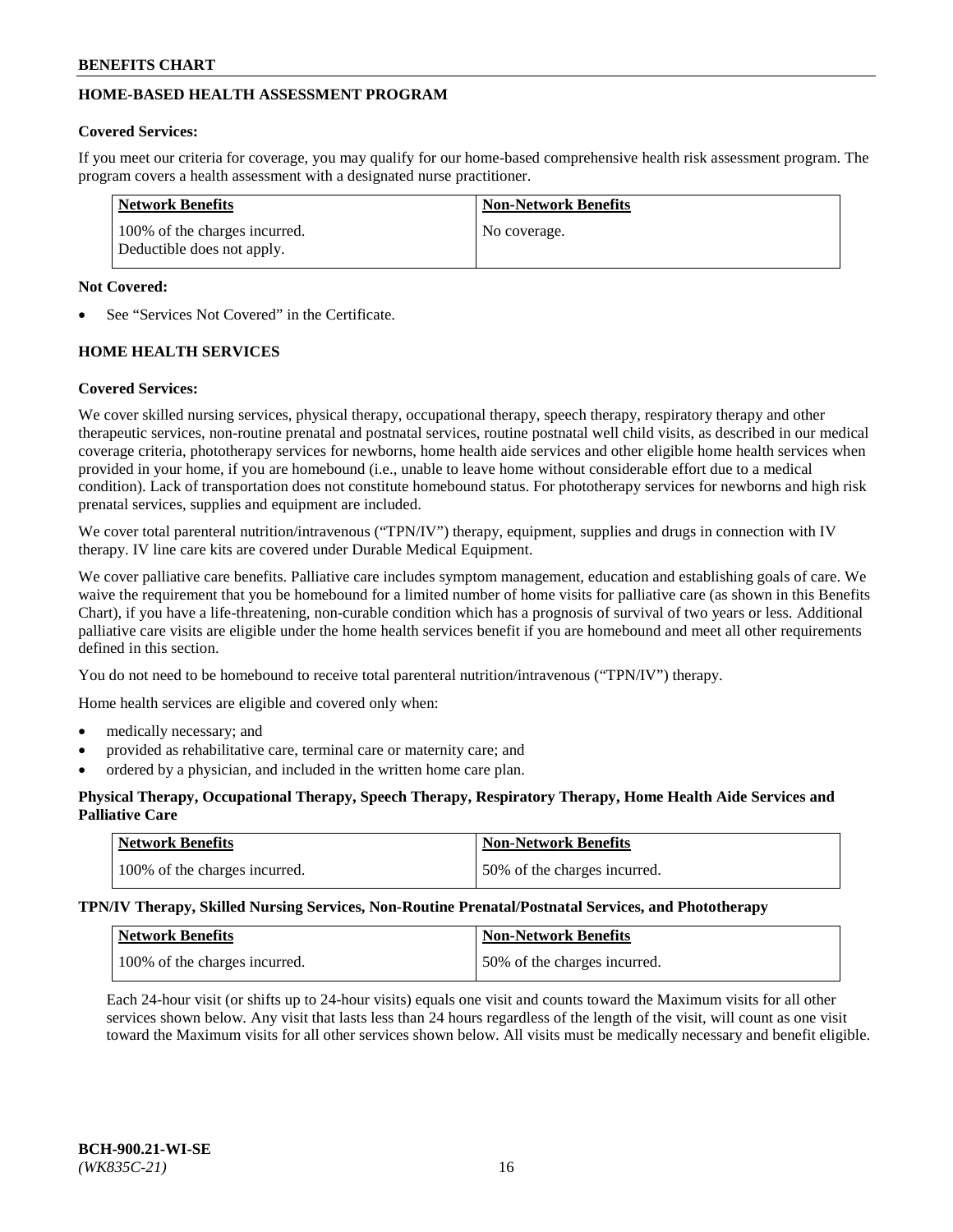#### **Routine Prenatal/Postnatal Services and Child Health Supervision Services**

| Network Benefits                                            | <b>Non-Network Benefits</b>  |
|-------------------------------------------------------------|------------------------------|
| 100% of the charges incurred.<br>Deductible does not apply. | 50% of the charges incurred. |

#### **Maximum Visits for Palliative Care**

If you are eligible to receive palliative care in the home and you are not homebound, there is a maximum of 12 visits per calendar year.

#### **Maximum Visits for All Services Other Than Palliative Care**

| <b>Network Benefits</b>      | <b>Non-Network Benefits</b>  |
|------------------------------|------------------------------|
| 60 visits per calendar year. | 30 visits per calendar year. |

Each visit provided under the Network Benefits and Non-Network Benefits counts toward the maximums shown under both Maximum visits sections. The routine postnatal well child visits do not count toward the visit limit.

#### **Limitations:**

- Home health services are not provided as a substitute for a primary caregiver in the home or as relief (respite) for a primary caregiver in the home. We will not reimburse family members or residents in your home for the above services.
- A service shall not be considered a skilled nursing service merely because it is performed by, or under the direct supervision of, a licensed nurse. Where a service (such as tracheotomy suctioning or ventilator monitoring) or like services, can be safely and effectively performed by a non-medical person (or self-administered), without the direct supervision of a licensed nurse, the service shall not be regarded as a skilled nursing service, whether or not a skilled nurse actually provides the service. The unavailability of a competent person to provide a non-skilled service shall not make it a skilled service when a skilled nurse provides it. Only the skilled nursing component of so-called "blended" services (i.e. services which include skilled and non-skilled components) are covered under this Benefits Chart.

#### **Not Covered:**

- Financial or legal counseling services.
- Housekeeping or meal services in your home.
- Private duty nursing services.
- Services provided by a family member or enrollee, or a resident in the enrollee's home.
- Vocational rehabilitation and recreational or educational therapy. Recreation therapy is therapy provided solely for the purpose of recreation, including, but not limited to: (a) requests for physical therapy or occupational therapy to improve athletic ability, and (b) braces or guards to prevent sports injuries.
- See "Services Not Covered" in the Certificate.

## **HOME HOSPICE SERVICES**

#### **Applicable Definitions:**

**Part-time.** This is up to two hours of service per day, more than two hours is considered continuous care.

**Continuous Care.** This is from two to twelve hours of service per day provided by a registered nurse, licensed practical nurse, or home health aide, during a period of crisis in order to maintain a terminally ill patient at home.

**Appropriate Facility.** This is a nursing home, hospice residence, or other inpatient facility.

**Custodial Care Related to Hospice Services.** This means providing assistance in the activities of daily living and the care needed by a terminally ill patient which can be provided by primary caregiver (i.e., family member or friend) who is responsible for the patient's home care.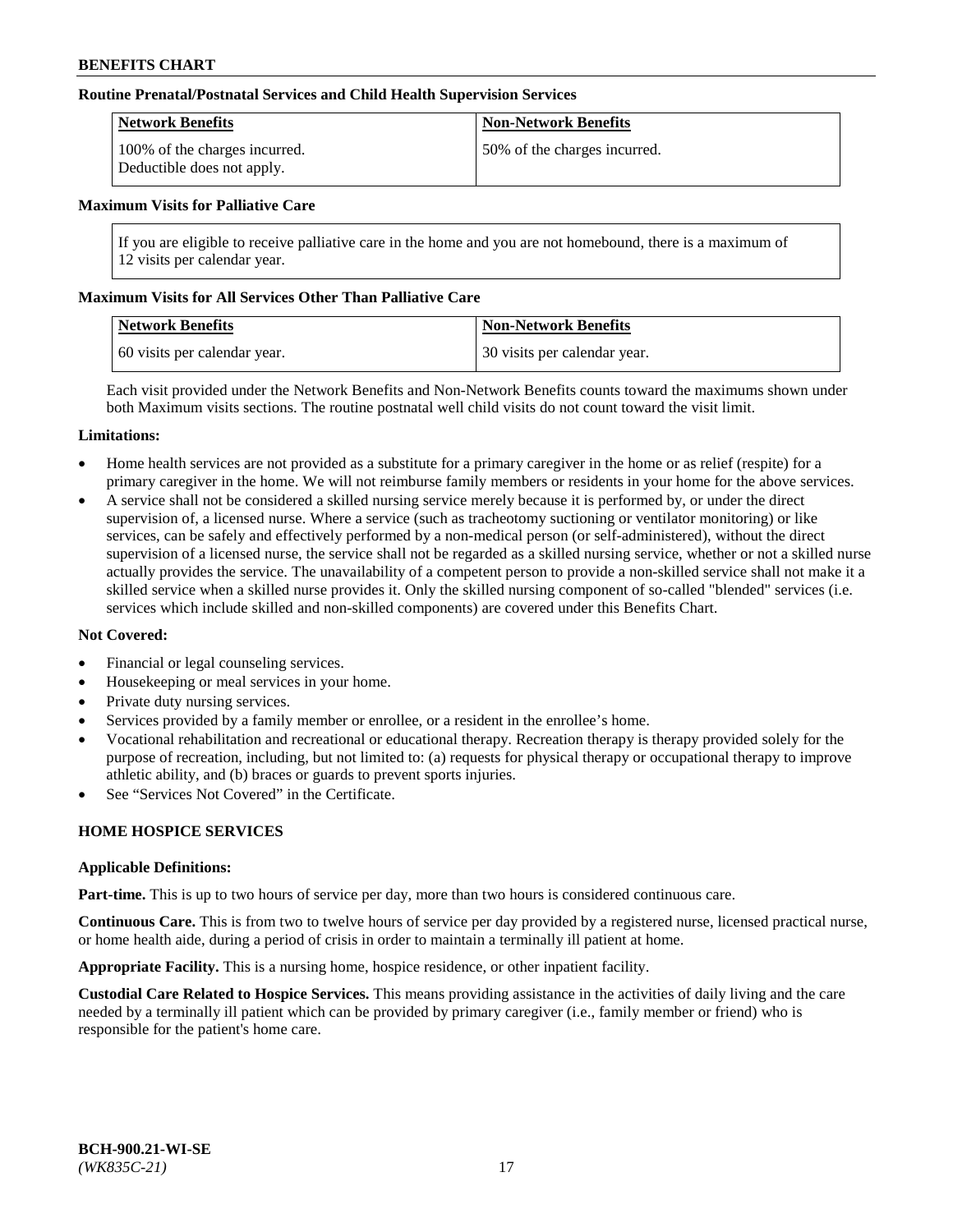### **Covered Services:**

**Home Hospice Program.** We cover the services described below if you are terminally ill and accepted as a home hospice program participant. You must meet the eligibility requirements of the program, and elect to receive services through the home hospice program. The services will be provided in your home, with inpatient care available when medically necessary as described below. If you elect to receive hospice services, you do so in lieu of curative treatment for your terminal illness for the period you are enrolled in the home hospice program.

**Eligibility:** In order to be eligible to be enrolled in the home hospice program, you must: (1) be a terminally ill patient (prognosis of six months or less); (2) have chosen a palliative treatment focus (i.e., emphasizing comfort and supportive services rather than treatment attempting to cure the disease or condition); and (3) continue to meet the terminally ill prognosis as reviewed by our medical director or his or her designee over the course of care. You may withdraw from the home hospice program at any time.

**Eligible Services:** Hospice services include the following services provided in accordance with an approved hospice treatment plan.

- Home Health Services:
	- o Part-time care provided in your home by an interdisciplinary hospice team (which may include a physician, nurse, social worker, and spiritual counselor) and medically necessary home health services are covered.
	- o One or more periods of continuous care in your home or in a setting which provides day care for pain or symptom management, when medically necessary, will be covered.
	- Inpatient Services: We cover medically necessary inpatient services.
- Other Services:
	- o Respite care is covered for care in your home or in an appropriate facility, to give your primary caregivers (i.e., family members or friends) rest and/or relief when necessary in order to maintain a terminally ill patient at home.
	- o Medically necessary medications for pain and symptom management.
	- o Semi-electric hospital beds and other durable medical equipment are covered.
	- o Emergency and non-emergency care is covered.

| Network Benefits              | <b>Non-Network Benefits</b>  |
|-------------------------------|------------------------------|
| 100% of the charges incurred. | 50% of the charges incurred. |

Respite care is limited to 5 days per episode, and respite care and continuous care combined are limited to 30 days.

#### **Not Covered:**

- Financial or legal counseling services.
- Housekeeping or meal services in your home.
- Custodial or maintenance care related to hospice services, whether provided in the home or in a nursing home.
- Any service not specifically described as covered services under this home hospice services benefits.
- Any services provided by members of your family or residents in your home.
- See "Services Not Covered" in the Certificate.

## **HOSPITAL AND SKILLED NURSING FACILITY SERVICES**

#### **Covered Services:**

We cover services as described below.

#### **Medical or Surgical Hospital Services**

**Inpatient Hospital Services:** We cover the following medical or surgical services, for the treatment of acute illness or injury, which require the level of care only provided in an acute care facility. These services must be authorized by a physician.

Inpatient hospital services include: room and board; the use of operating or maternity delivery rooms; intensive care facilities; newborn nursery facilities; general nursing care, anesthesia, laboratory and diagnostic imaging services, radiation therapy, physical therapy, prescription drugs or other medications administered during treatment, blood and blood products (unless replaced), and blood derivatives, and other diagnostic or treatment related hospital services; physician and other professional medical and surgical services provided while in the hospital, including gender reassignment surgery that meets medical coverage criteria.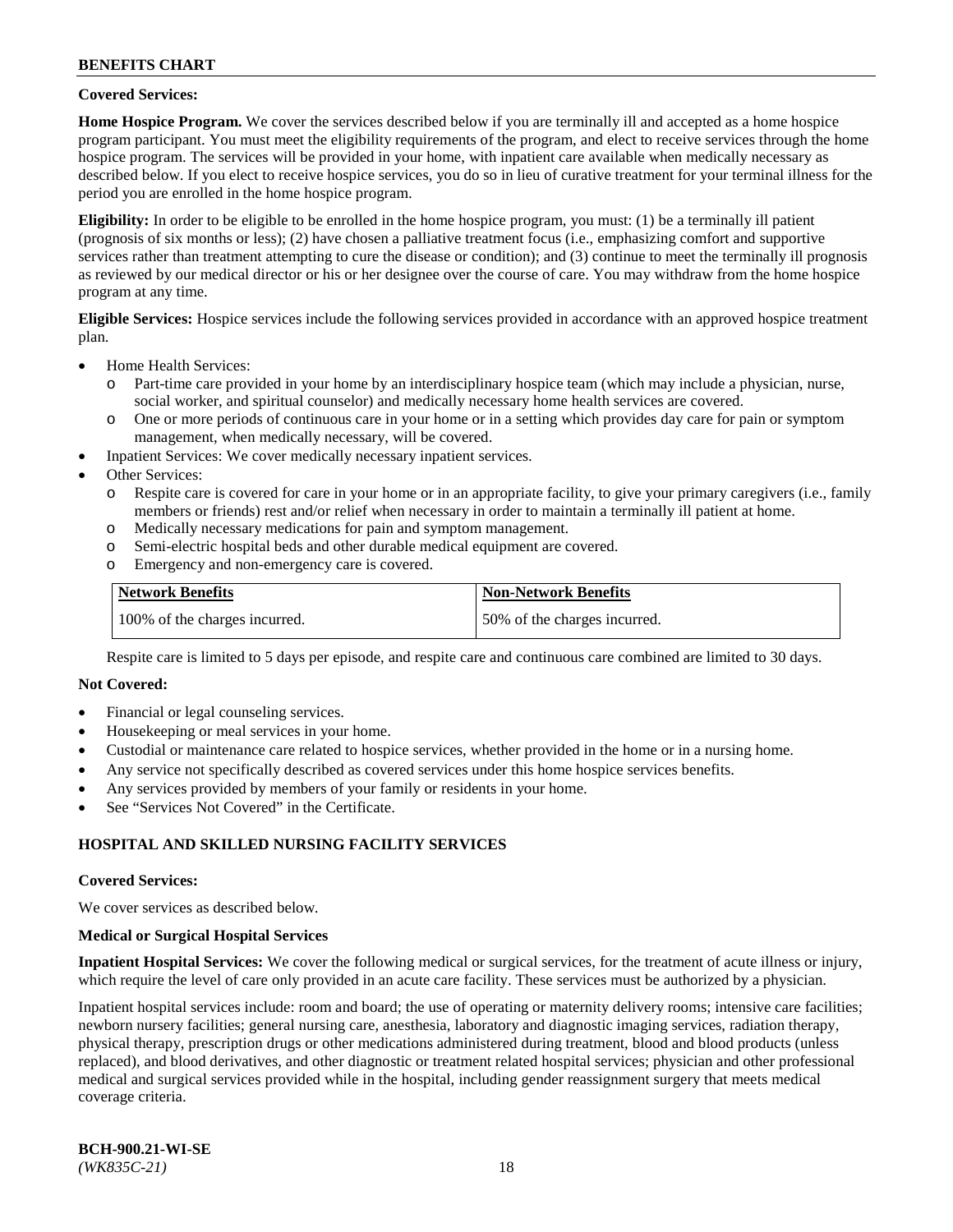We cover, following a vaginal delivery, a minimum of 48 hours of inpatient care for the mother and newborn child. We cover, following a caesarean section delivery, a minimum of 96 hours of inpatient care for the mother and newborn child.

Group health plans and health insurance issuers generally may not, under Federal law, restrict benefits for any hospital length of stay in connection with childbirth for the mother of newborn child to less than 48 hours following a vaginal delivery, or less than 96 hours following a caesarean section. However, Federal law generally does not prohibit the mother's or newborn's attending provider, after consulting with the mother, from discharging the mother or her newborn earlier than 48 hours (or 96 hours as applicable). In any case plans and issuers may not, under Federal law, require that a provider obtain authorization from the plan or the insurance issuer for prescribing a length of stay not in excess of 48 hours (or 96 hours).

| <b>Network Benefits</b>       | <b>Non-Network Benefits</b>  |
|-------------------------------|------------------------------|
| 100% of the charges incurred. | 50% of the charges incurred. |

Each Insured's admission or confinement, including that of a newborn child, is separate and distinct from the admission or confinement of any other Insured.

**Outpatient Hospital, Ambulatory Care or Surgical Facility Services:** We cover the following medical and surgical services, for diagnosis or treatment of illness or injury on an outpatient basis. These services must be authorized by a physician.

Outpatient services include: use of operating rooms, maternity delivery rooms or other outpatient departments, rooms or facilities; and the following outpatient services: general nursing care, anesthesia, laboratory and diagnostic imaging services, radiation therapy, physical therapy, drugs administered during treatment, blood and blood products (unless replaced), and blood derivatives, and other diagnostic or treatment related outpatient services; physician and other professional medical and surgical services provided while an outpatient, including colonoscopies (starting at age 50, or under age 50 for people at high risk of colorectal cancer), and gender reassignment surgery that meets medical coverage criteria.

For Network Benefits, non-emergent, scheduled outpatient Magnetic Resonance Imaging (MRI) and Computed Tomography (CT) must be provided at a designated facility. Your physician or facility will obtain or verify prior authorization for these services, as needed.

To see the benefit level for diagnostic imaging services, laboratory services and physical therapy, see benefits under Diagnostic Imaging Services, Laboratory Services and Physical Therapy in this Benefits Chart.

| <b>Network Benefits</b>       | <b>Non-Network Benefits</b>  |
|-------------------------------|------------------------------|
| 100% of the charges incurred. | 50% of the charges incurred. |

## **Skilled Nursing Facility Care:**

We cover room and board, daily skilled nursing and related ancillary services for post-acute treatment and rehabilitative care of illness or injury that meets medical coverage criteria. Rehabilitation services are limited to services where significant measurable progress is expected to occur within a reasonable period of time.

| <b>Network Benefits</b>                      | <b>Non-Network Benefits</b>                  |
|----------------------------------------------|----------------------------------------------|
| 100% of the charges incurred.                | 50% of the charges incurred.                 |
| Limited to a 30 day maximum per confinement. | Limited to a 30 day maximum per confinement. |

Each day of services provided under the Network Benefits and Non-Network Benefits, combined, applies toward the maximum shown above.

## **Not Covered:**

- Services for items for personal convenience, such as television rental, are not covered.
- See "Services Not Covered" in the Certificate.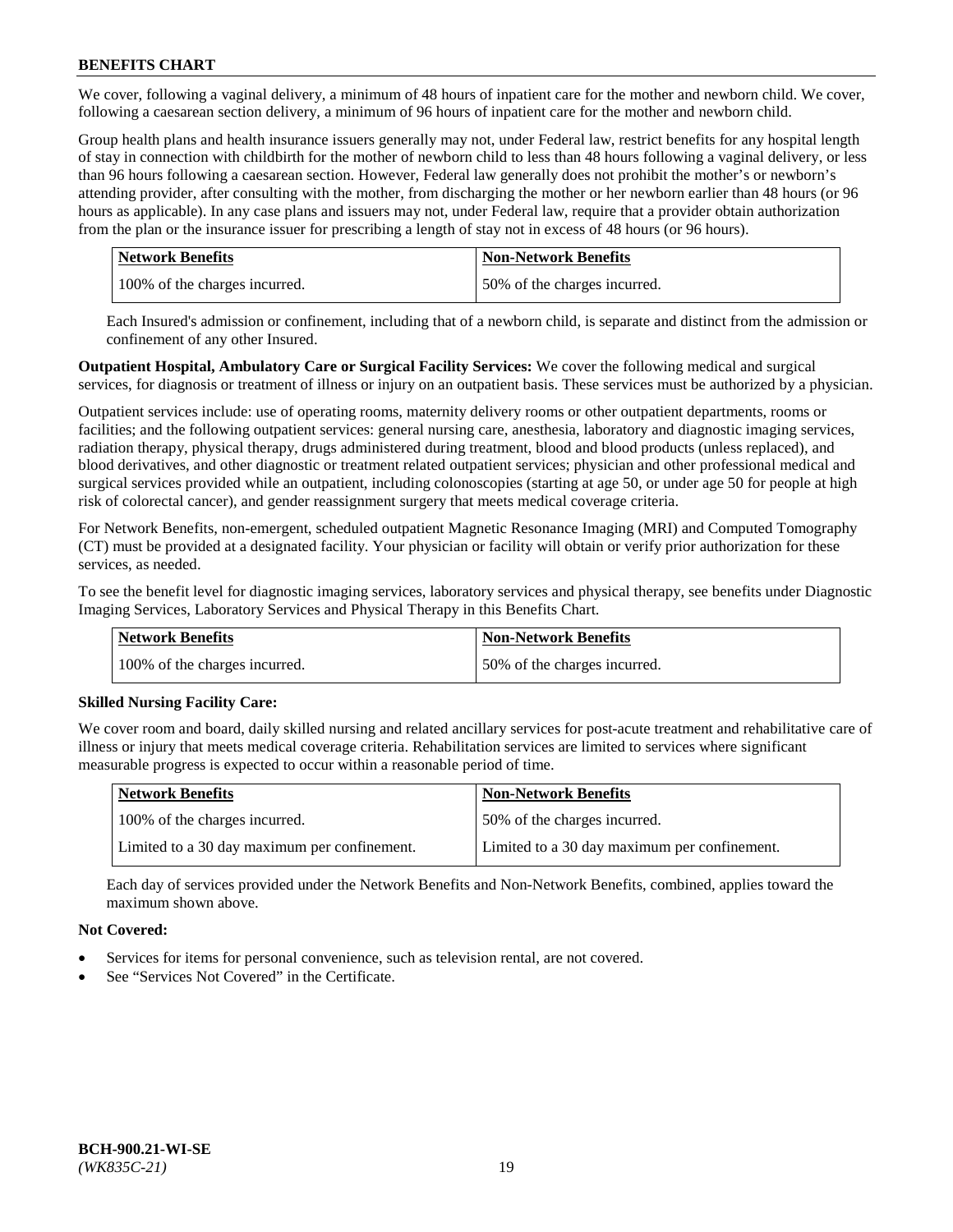## **INFERTILITY SERVICES**

## **Covered Services:**

We cover the diagnosis of infertility. These services include diagnostic procedures and tests provided in connection with an infertility evaluation, office visits and consultations to diagnose infertility.

| Network Benefits              | Non-Network Benefits         |
|-------------------------------|------------------------------|
| 100% of the charges incurred. | 50% of the charges incurred. |

Coverage is limited to office visits and consultations to diagnose infertility. Treatment is not covered.

## **Not Covered:**

- Treatment of infertility, including, but not limited to, office visits, laboratory, diagnostic imaging services, and drugs for the treatment of infertility; assisted reproduction, including, but not limited to, gamete intrafallopian tube transfer (GIFT), zygote intrafallopian tube transfer (ZIFT) intracytoplasmic sperm injection (ICSI), and/or in-vitro fertilization (IVF), and all charges associated with such procedures; reversal of sterilization; artificial insemination; and sperm, ova or embryo acquisition, retrieval or storage; however, we cover office visits and consultations to diagnose infertility.
- Services related to the establishment of surrogate pregnancy and fees for a surrogate.
- See "Services Not Covered" in the Certificate.

## **LABORATORY SERVICES**

#### **Covered Services:**

We cover laboratory tests when ordered by a provider and provided in a clinic or outpatient hospital facility. This includes blood tests to detect lead exposure in children between the ages of 6 months and 72 months.

To see the benefit level for inpatient hospital or skilled nursing facility services, see benefits under "Inpatient Hospital and Skilled Nursing Facility Services" in this Benefits Chart.

**Prostate-specific antigen (PSA) test coverage.** We cover prostate cancer screening for men 40 years of age or over who are symptomatic or in a high-risk category and for all men 50 years of age or older. Coverage includes a prostate-specific antigen blood test and a digital rectal examination.

| Network Benefits              | <b>Non-Network Benefits</b>  |
|-------------------------------|------------------------------|
| 100% of the charges incurred. | 50% of the charges incurred. |

## **All other laboratory services**

#### **Services for Illness or Injury**

| <b>Network Benefits</b>       | <b>Non-Network Benefits</b>  |
|-------------------------------|------------------------------|
| 100% of the charges incurred. | 50% of the charges incurred. |

## **Preventive Services**

Laboratory services associated with preventive services are covered at the benefit level shown in the "Preventive Services" section of this Benefits Chart.

#### **Not Covered:**

See "Services Not Covered" in the Certificate.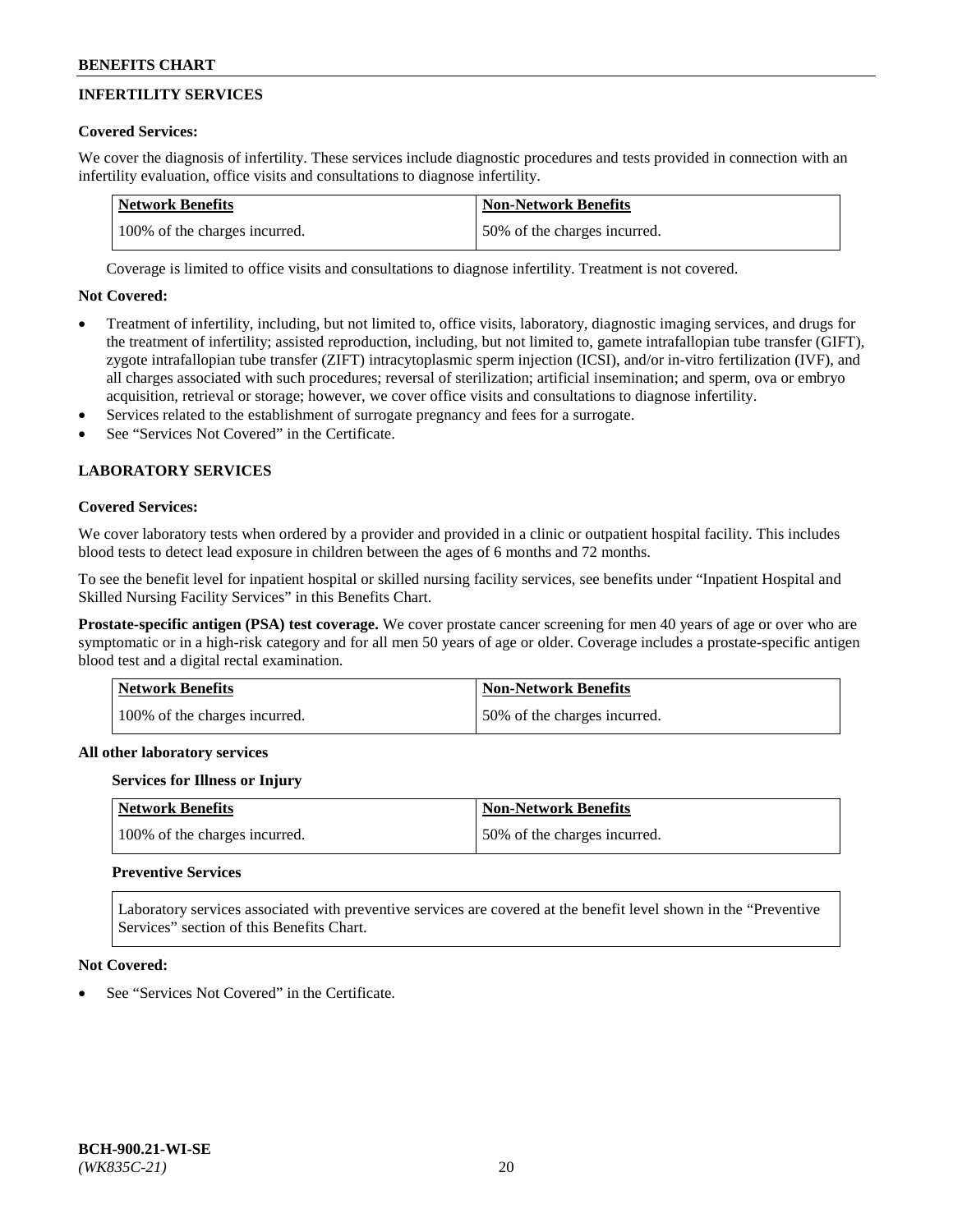## **MASTECTOMY RECONSTRUCTION BENEFIT**

## **Covered Services:**

We cover reconstruction of the breast on which the mastectomy has been performed; surgery and reconstruction of the other breast to produce symmetrical appearance, and prostheses and physical complications of all stages of mastectomy, including lymphedemas.

| <b>Network Benefits</b>                               | <b>Non-Network Benefits</b>                           |
|-------------------------------------------------------|-------------------------------------------------------|
| Coverage level is same as corresponding Network       | Coverage level is same as corresponding Non-Network   |
| Benefits, depending on type of service provided, such | Benefits, depending on type of service provided, such |
| as Office Visits for Illness or Injury, Inpatient or  | as Office Visits for Illness or Injury, Inpatient or  |
| <b>Outpatient Hospital Services.</b>                  | <b>Outpatient Hospital Services.</b>                  |

## **Not Covered:**

See "Services Not Covered" in the Certificate.

## **MEDICATION THERAPY DISEASE MANAGEMENT PROGRAM**

#### **Covered Services:**

If you meet our criteria for coverage, you may qualify for our Medication Therapy Disease Management Program.

The program covers consultations with a designated Network pharmacist.

Covered services are based on established medical policies, which are subject to periodic review and modification by the medical directors. These medical policies (medical coverage criteria) are available by calling Member Services, or logging on to your "*my*HealthPartners" account at [healthpartners.com.](http://www.healthpartners.com/)

| Network Benefits                                            | <b>Non-Network Benefits</b> |
|-------------------------------------------------------------|-----------------------------|
| 100% of the charges incurred.<br>Deductible does not apply. | No coverage.                |

#### **Not Covered:**

See "Services Not Covered" in the Certificate.

## **OFFICE VISITS FOR ILLNESS OR INJURY**

#### **Covered Services:**

We cover the following when medically necessary: professional medical and surgical services and related supplies, including biofeedback, of physicians and other health care providers; blood and blood products (unless replaced) and blood derivatives.

We cover diagnosis and treatment of illness or injury to the eyes. Where contact or eye glass lenses are prescribed as medically necessary for the post-operative treatment of cataracts or for the treatment of aphakia, or keratoconus, we cover the initial evaluation, lenses and fitting. Insureds must pay for lens replacement beyond the initial pair.

## **Office Visits**

*Primary Care Providers*

| Network Benefits                                                           | <b>Non-Network Benefits</b>  |
|----------------------------------------------------------------------------|------------------------------|
| 100% of the charges incurred, subject to a<br>copayment of \$30 per visit. | 50% of the charges incurred. |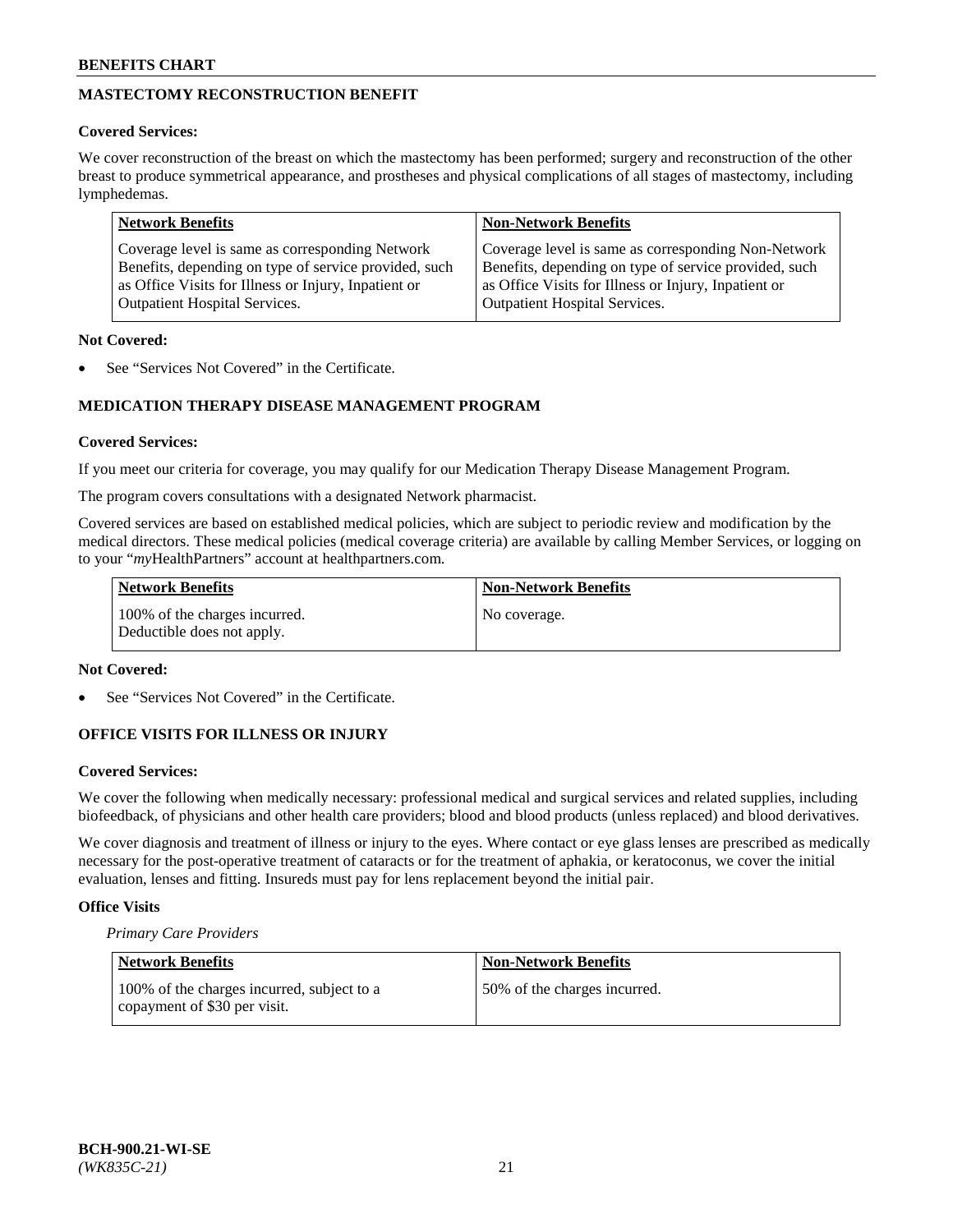*Specialty Care Providers*

| <b>Network Benefits</b>                                                    | <b>Non-Network Benefits</b>  |
|----------------------------------------------------------------------------|------------------------------|
| 100% of the charges incurred, subject to a<br>copayment of \$60 per visit. | 50% of the charges incurred. |

## **Convenience Clinics**

| <b>Network Benefits</b>                                                    | <b>Non-Network Benefits</b>  |
|----------------------------------------------------------------------------|------------------------------|
| 100% of the charges incurred, subject to a<br>copayment of \$15 per visit. | 50% of the charges incurred. |

## **Scheduled Telephone Visits**

| <b>Network Benefits</b>                                                    | <b>Non-Network Benefits</b>  |
|----------------------------------------------------------------------------|------------------------------|
| 100% of the charges incurred, subject to a<br>copayment of \$15 per visit. | 50% of the charges incurred. |

## **E-Visits**

## **Access to Online Care through virtuwell a[t virtuwell.com](https://www.virtuwell.com/)**

| <b>Network Benefits</b>       | <b>Non-Network Benefits</b> |
|-------------------------------|-----------------------------|
| 100% of the charges incurred. | Not applicable.             |

## **All Other E-Visits**

| Network Benefits                                                           | <b>Non-Network Benefits</b>  |
|----------------------------------------------------------------------------|------------------------------|
| 100% of the charges incurred, subject to a<br>copayment of \$15 per visit. | 50% of the charges incurred. |

## **Injections Administered in a Physician's Office, other than immunizations**

## **Allergy Injections**

| <b>Network Benefits</b>                                                             | <b>Non-Network Benefits</b>  |
|-------------------------------------------------------------------------------------|------------------------------|
| 100% of the charges incurred, subject to a<br>copayment of \$2 per date of service. | 50% of the charges incurred. |

## **All Other Injections**

| <b>Network Benefits</b>                                                             | <b>Non-Network Benefits</b>  |
|-------------------------------------------------------------------------------------|------------------------------|
| 100% of the charges incurred, subject to a<br>copayment of \$2 per date of service. | 50% of the charges incurred. |

## **Not Covered:**

- Court ordered treatment, except as described in this Benefits Chart. Any resulting court ordered treatment for mental health services will be subject to the Certificate's requirement for medical necessity.
- See "Services Not Covered" in the Certificate.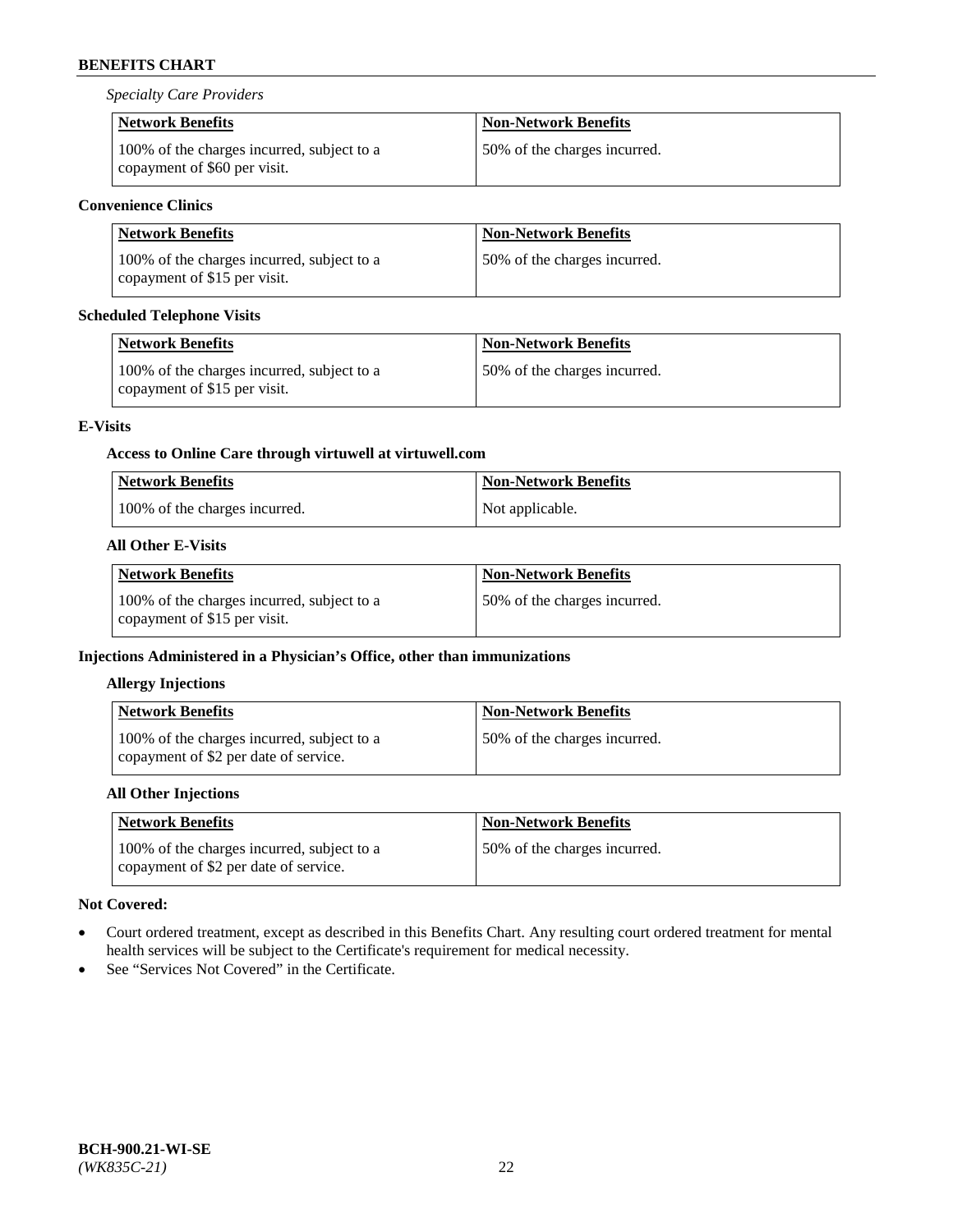## **PEDIATRIC EYEWEAR**

#### **Covered Services:**

We cover pediatric eyewear for children under age 19, subject to our medical coverage criteria. Coverage under this provision will continue until the end of the month in which the child turns age 19. These medical policies (medical coverage criteria) are available by calling Member Services, or logging on to your "*my*HealthPartners" account a[t healthpartners.com.](https://www.healthpartners.com/hp/index.html)

| Network Benefits              | <b>Non-Network Benefits</b> |
|-------------------------------|-----------------------------|
| 100% of the charges incurred. | No coverage.                |

Limited to one pair of eyeglasses (lenses and frames), or one pair of contact lenses per calendar year.

#### **Not Covered:**

See "Services Not Covered" in the Certificate.

## **PHYSICAL THERAPY, OCCUPATIONAL THERAPY, SPEECH THERAPY AND OTHER SPECIFIED THERAPIES**

## **Covered Services:**

We cover the following physical therapy, occupational therapy and speech therapy services:

- Medically necessary rehabilitative care to correct the effects of illness or injury.
- Habilitative care rendered for congenital, developmental or medical conditions which have significantly limited the successful initiation of normal speech and normal motor development.

Massage therapy which is performed in conjunction with other treatment/modalities by a physical or occupational therapist is part of a prescribed treatment plan and is not billed separately is covered.

We cover services provided in a clinic. To see the benefit level for inpatient hospital or skilled nursing facility services, see benefits under "Inpatient Hospital and Skilled Nursing Facility Services".

#### **Rehabilitative Care**

| <b>Network Benefits</b>                       | <b>Non-Network Benefits</b>                   |
|-----------------------------------------------|-----------------------------------------------|
| 100% of the charges incurred, subject to a    | 50% of the charges incurred.                  |
| copayment of \$60 per visit.                  | Physical, Occupational and Speech Therapy are |
| Physical, Occupational and Speech Therapy are | limited to 20 visits each per calendar year.  |
| limited to 20 visits each per calendar year.  |                                               |

In addition to the services provided above, we cover a minimum of:

- 20 visits per calendar year for pulmonary rehabilitation therapy.
- 36 visits per calendar year for cardiac rehabilitation therapy.
- 30 visits per calendar year for post-cochlear implant aural therapy.
- 20 visits per calendar year for cognitive rehabilitation therapy.

The maximum number of visits is combined for Network Benefits and Non-Network Benefits.

#### **Habilitative Services**

| <b>Network Benefits</b>                                                                                                                                                     | <b>Non-Network Benefits</b>                                                                                                   |
|-----------------------------------------------------------------------------------------------------------------------------------------------------------------------------|-------------------------------------------------------------------------------------------------------------------------------|
| 100% of the charges incurred, subject to a<br>copayment of \$60 per visit.<br>Physical, Occupational and Speech Therapy are<br>limited to 20 visits each per calendar year. | 50% of the charges incurred.<br>Physical, Occupational and Speech Therapy are<br>limited to 20 visits each per calendar year. |

The maximum number of visits is combined for Network Benefits and Non-Network Benefits.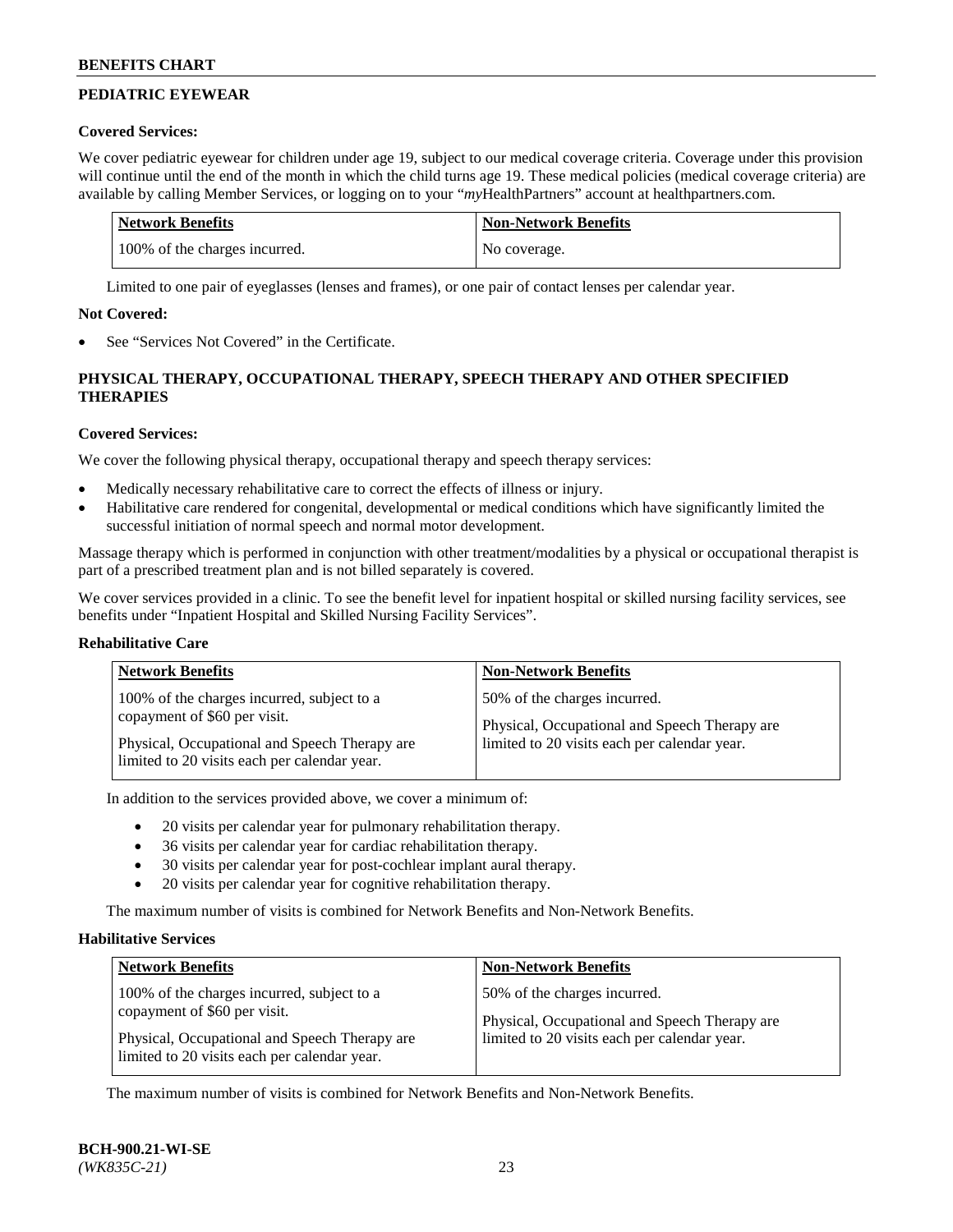## **Not Covered:**

- Massage therapy for the purpose of comfort or convenience of the Insured.
- See "Services Not Covered" in the Certificate.

## **PRESCRIPTION DRUG SERVICES**

#### **Covered Services:**

We cover prescription drugs and medications that can be self-administered or are administered in a physician's office.

We will refill a prescription for eye drops covered under this Benefits Chart if the Insured requests a refill and the original prescription specified that additional quantities would be needed, providing the refill request does not exceed the quantities needed, and the following conditions are met:

- If the Insured requests a 30-day refill supply, the request must be made between 22 and 30 days of the later of (a) the original date that the prescription was distributed to the insured or (b) the date that the most recent refill was distributed to the Insured; or
- If the Insured requests a 90-day refill supply, the request must be made between 67 and 90 days of the later of (a) the original date that the prescription was distributed to the insured or (b) the date that the most recent refill was distributed to the Insured.

#### **For Network Benefits, drugs and medications must be obtained at a Network pharmacy.**

#### **Outpatient Drugs (except as specified below)**

| <b>Network Benefits</b>                                                                                                                                                                                           | <b>Non-Network Benefits</b>  |
|-------------------------------------------------------------------------------------------------------------------------------------------------------------------------------------------------------------------|------------------------------|
| 100% of the charges incurred, subject to a copayment of<br>\$5 for generic low cost formulary drugs and 100% of<br>the charges incurred, subject to a copayment of \$25 for<br>generic high cost formulary drugs. | 50% of the charges incurred. |
| Brand name formulary drugs are covered at 100% of the<br>charges incurred, subject to a copayment of \$60.                                                                                                        |                              |
| Formulary insulin is considered preventive and is not<br>subject to your deductible. In no event will your cost for<br>a formulary insulin drug exceed \$25.                                                      |                              |
| Non-formulary drugs are covered at 100% of the<br>charges incurred, subject to a copayment of \$150.                                                                                                              |                              |
| Deductible applies.                                                                                                                                                                                               |                              |

**Oral chemotherapy drugs** are included on the Specialty Drug List. However, you pay the applicable outpatient drug copayment. As required by Wisconsin law, your maximum copayment will not be more than \$100 per prescription for a 31-day supply.

#### **Mail Order Drugs**

| <b>Network Benefits</b>                                                                                                                                                                                                    | <b>Non-Network Benefits</b>           |
|----------------------------------------------------------------------------------------------------------------------------------------------------------------------------------------------------------------------------|---------------------------------------|
| For your convenience, you may also get up to a 93-day<br>supply of outpatient prescription drugs that can be self-<br>administered through the designated mail order service.                                              | See Network Mail Order Drugs Benefit. |
| New prescriptions to treat certain chronic conditions<br>and trial drugs will be limited to quantity limits<br>described at the end of this section. You will have to<br>pay one copayment for your initial 31-day supply. |                                       |
| Specialty Drugs are not available through the mail order<br>service.                                                                                                                                                       |                                       |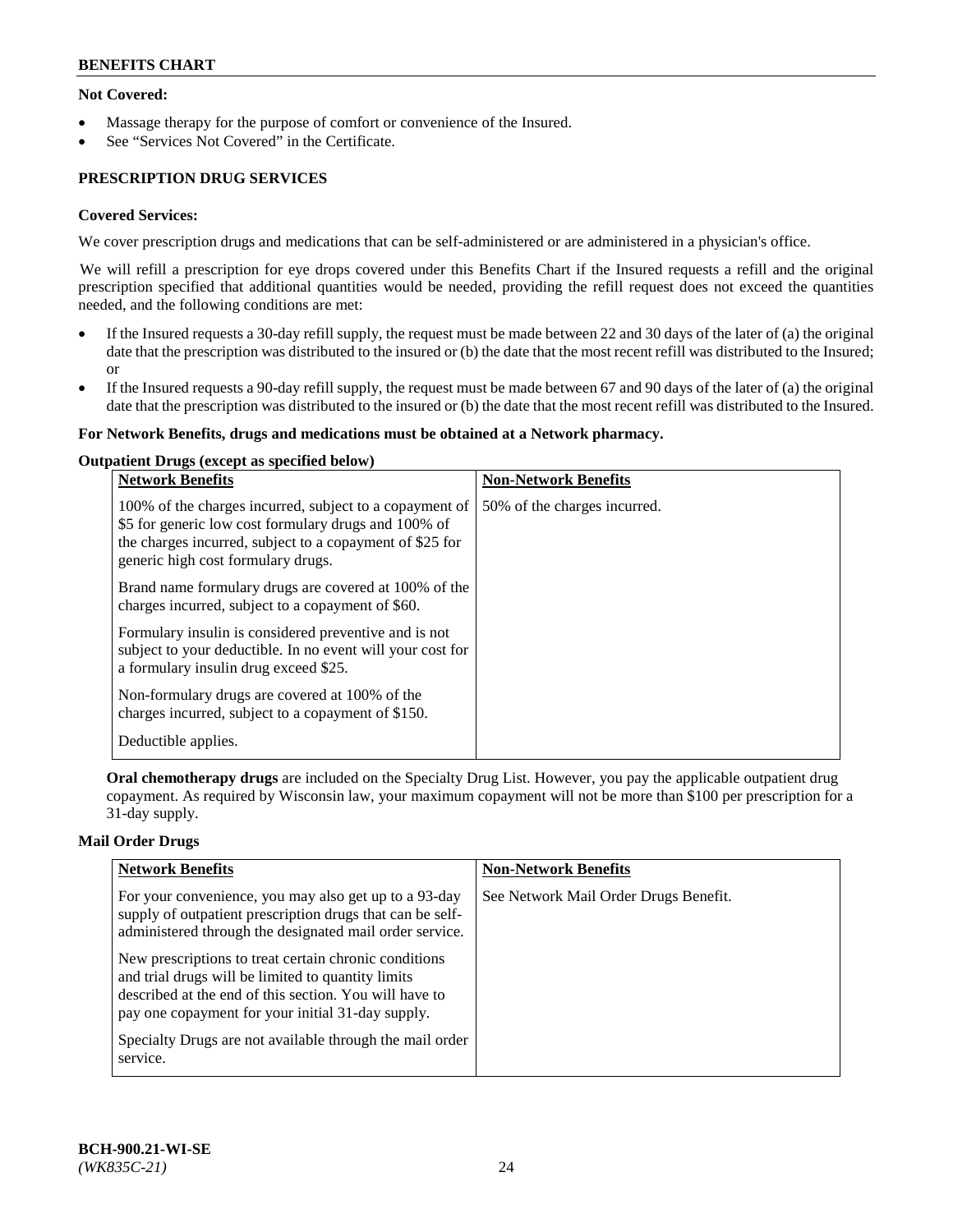## **Tobacco Cessation Drugs are covered for all FDA approved tobacco cessation drugs**

| <b>Network Benefits</b>                                     | <b>Non-Network Benefits</b>  |
|-------------------------------------------------------------|------------------------------|
| 100% of the charges incurred.<br>Deductible does not apply. | 50% of the charges incurred. |

#### **Contraceptive Drugs**

| <b>Network Benefits</b>                                                                                                                                         | <b>Non-Network Benefits</b>  |
|-----------------------------------------------------------------------------------------------------------------------------------------------------------------|------------------------------|
| 100% of the charges incurred for formulary drugs.<br>Deductible does not apply.                                                                                 | 50% of the charges incurred. |
| If a physician requests that a non-formulary<br>contraceptive drug be dispensed as written, the drug<br>will be covered at 100%, not subject to the deductible. |                              |

#### **Specialty Drugs which are Self-Administered**

| <b>Network Benefits</b>                                                                                              | <b>Non-Network Benefits</b> |
|----------------------------------------------------------------------------------------------------------------------|-----------------------------|
| 80% of the charges incurred.                                                                                         | No coverage.                |
| Specialty Drugs are limited to drugs on the Specialty<br>Drug List and must be obtained from a designated<br>vendor. |                             |

**Oral chemotherapy drugs** are included on the Specialty Drug List. However, you pay the applicable outpatient drug copayment. As required by Wisconsin law, your maximum copayment will not be more than \$100 per prescription for a 31-day supply.

#### **Limitations:**

- Certain drugs may require prior authorization as indicated on the formulary. HealthPartners may require prior authorization for the drug and also the site where the drug will be provided. Certain drugs are subject to our utilization review process and quantity limits.
- Certain non-formulary drugs require prior authorization. In addition, certain drugs may be subject to any quantity limits applied as part of our trial program.
- If an Insured requests a brand name drug when there is a generic equivalent, the brand name drug will be covered up to the charge that would apply to the generic drug, minus any required copayment. If a physician requests that a brand name drug be dispensed as written, the drug will be paid at the non-formulary benefit.
- We may require insureds to try over-the-counter (OTC) drug alternatives before approving more costly formulary prescription drugs.
- Unless otherwise specified in the Prescription Drug Services" section, you may receive up to a 31-day supply per prescription.
- A 93-day supply will be covered and dispensed only at pharmacies that participate in our extended day supply program.
- New prescriptions to treat certain chronic conditions are limited to a 31-day supply.
- No more than a 31-day supply of specialty drugs will be covered and dispensed at a time unless it's a manufacturer supplied drug that cannot be split that supplies the member with more than a 31-day supply.
- If a copayment is required, you must pay one copayment for each 31-day supply, or portion thereof. **Not Covered:**
- Replacement of prescription drugs, medications, equipment and supplies due to loss, damage or theft.
- Nonprescription (over-the-counter) drugs or medications, including, but not limited to, vitamins, supplements, homeopathic remedies, and non-FDA approved drugs, unless listed on the formulary and prescribed by a physician or legally authorized health care provider under applicable state and federal law. This exclusion does not include over-thecounter contraceptives for women as allowed under the Affordable Care Act when the Insured obtains a prescription for the item. In addition, if the Insured obtains a prescription, this exclusion does not include aspirin to prevent cardiovascular disease for men and women of certain ages; folic acid supplements for women who may become pregnant; fluoride chemoprevention supplements for children without fluoride in their water source; and iron supplements for children age 6-12 who are at risk for anemia.
- All drugs for the treatment of sexual dysfunction.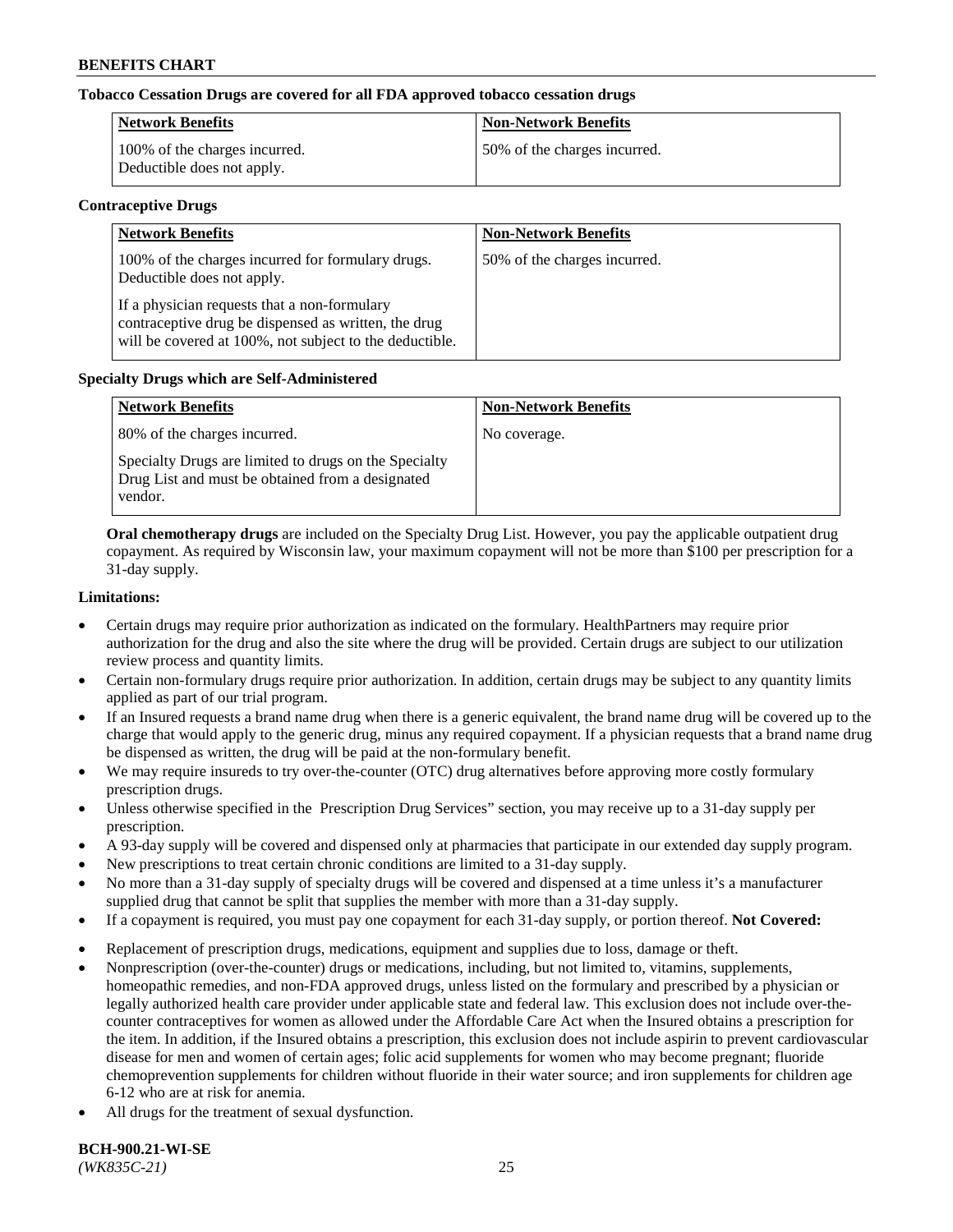- All drugs for the treatment of growth deficiency.
- All drugs for the treatment of infertility.
- Medical cannabis.
- Drugs on the Excluded Drug List. The Excluded Drug List includes select drugs within a therapy class that are not eligible for coverage. This includes drugs that may be excluded for certain indications. The Excluded Drug List is available at [healthpartners.com.](http://www.healthpartners.com/)
- Drugs that are newly approved by the FDA until they are reviewed and approved by HealthPartners Pharmacy and Therapeutics Committee.
- Medical devices approved by the FDA will not be covered under the Prescription Drug Services section unless they are on our formulary. Covered medical devices are generally submitted and reimbursed under your medical benefits.
- See "Services Not Covered" in the Certificate.

## **PREVENTIVE SERVICES**

## **Applicable Definitions:**

**Routine Preventive Services** are routine health care services that include screenings, check-ups and counseling to prevent illness, disease or other health problems before symptoms occur.

**Diagnostic Services** are services to help a provider understand your symptoms, diagnose illness and decide what treatment may be needed. They may be the same services that are listed as preventive services, but they are being used as diagnostic services. Your provider will determine if these services are preventive or diagnostic. These services are not preventive if received as part of a visit to diagnose, manage or maintain an acute or chronic medical condition, illness or injury. When that occurs, unless otherwise indicated below, standard deductibles, copayments or coinsurance apply.

## **Covered Services:**

We cover preventive services that meet any of the requirements under the Affordable Care Act (ACA) shown in the bulleted items below. These preventive services are covered at 100% under the Network Benefits with no deductible, copayments or coinsurance. (If a preventive service is not required by the ACA and it is covered at a lower benefit level, it will be specified below.) Preventive benefits mandated under the ACA are subject to periodic review and modification. Changes would be effective in accordance with the federal rules. Preventive services mandated by the ACA include:

- Evidence-based items or services that have in effect a rating of A or B in the current recommendations of the United States Preventive Services Task Force with respect to the individual;
- Immunizations for routine use in children, adolescents, and adults that have in effect a recommendation from the Advisory Committee on Immunization Practices of the Centers for Disease Control and Prevention with respect to the individual;
- With respect to infants, children, and adolescents, evidence-informed preventive care and screenings provided for in comprehensive guidelines supported by the Health Resources and Services Administration; and
- With respect to women, preventive care and screenings provided for in comprehensive guidelines supported by the Health Resources and Services Administration.

Covered services are based on established medical policies, which are subject to periodic review and modification by the medical or dental directors. These medical policies (medical coverage criteria) are available by calling Member Services, or logging on to your "*my*HealthPartners" account at [healthpartners.com.](https://www.healthpartners.com/hp/index.html)

## **ACA and state mandated preventive services are covered as follows:**

**Routine Health Exams and Periodic Health Assessments.** A physician or health care provider will counsel you as to how often health assessments are needed based on age, sex and health status. This includes screening and counseling for tobacco cessation and all FDA approved tobacco cessation medications including over-the-counter drugs (as shown in the Prescription Drug Services section).

| <b>Network Benefits</b>                                     | <b>Non-Network Benefits</b>  |
|-------------------------------------------------------------|------------------------------|
| 100% of the charges incurred.<br>Deductible does not apply. | 50% of the charges incurred. |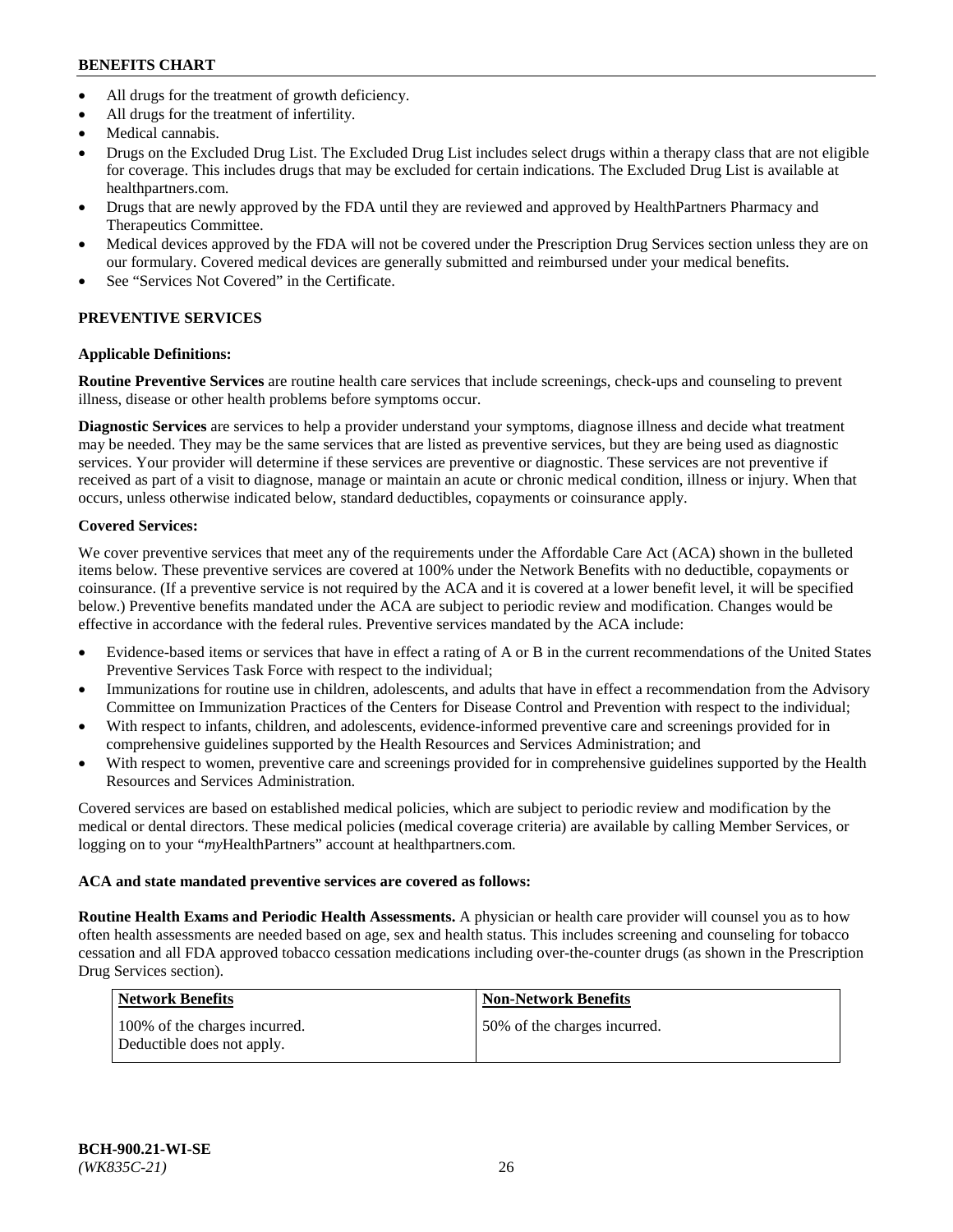**Child Health Supervision Services.** This includes pediatric preventive services such as newborn screenings, appropriate immunizations, developmental assessments and laboratory services appropriate to the age of the child from birth to 72 months and appropriate immunizations to age 18.

| <b>Network Benefits</b>                                     | <b>Non-Network Benefits</b>  |
|-------------------------------------------------------------|------------------------------|
| 100% of the charges incurred.<br>Deductible does not apply. | 50% of the charges incurred. |

#### **Routine Prenatal Care and Exams**

| Network Benefits                                            | <b>Non-Network Benefits</b>  |
|-------------------------------------------------------------|------------------------------|
| 100% of the charges incurred.<br>Deductible does not apply. | 50% of the charges incurred. |

**Routine Postnatal Care.** This includes health exams, assessments, education and counseling relating to the period immediately after childbirth.

| Network Benefits                                            | <b>Non-Network Benefits</b>  |
|-------------------------------------------------------------|------------------------------|
| 100% of the charges incurred.<br>Deductible does not apply. | 50% of the charges incurred. |

**Routine Screening Procedures for Cancer.** This includes colorectal screening starting at age 50 and under age 50 for people at high risk of colorectal cancer. This also includes cancer screenings recommended by the USPSTF with an A or B rating. Women's preventive health services below describe additional routine screening procedures for cancer.

| <b>Network Benefits</b>                                     | <b>Non-Network Benefits</b>   |
|-------------------------------------------------------------|-------------------------------|
| 100% of the charges incurred.<br>Deductible does not apply. | 150% of the charges incurred. |

**Professional Voluntary Family Planning Services.** This includes services to prevent or delay a pregnancy, including counseling and education. Services must be provided by a licensed provider.

| <b>Network Benefits</b>                                     | <b>Non-Network Benefits</b>  |
|-------------------------------------------------------------|------------------------------|
| 100% of the charges incurred.<br>Deductible does not apply. | 50% of the charges incurred. |

#### **Adult Immunizations**

| Network Benefits                                            | <b>Non-Network Benefits</b>   |
|-------------------------------------------------------------|-------------------------------|
| 100% of the charges incurred.<br>Deductible does not apply. | 150% of the charges incurred. |

**Women's Preventive Health Services.** This includes mammograms, screenings for cervical cancer (pap smears), breast pumps, human papillomavirus (HPV) testing, counseling for sexually transmitted infections, counseling and screening for human immunodeficiency virus (HIV), and all FDA approved contraceptive methods as prescribed by a doctor, sterilization procedures, education and counseling (see the Prescription Drug Services section for coverage of oral contraceptive drugs). We also provide genetic screening for BRCA if someone in your family has the gene or you have a diagnosis of cancer.

The U.S. Preventive Services Task Force (USPSTF) recommends screening mammography, with or without clinical breast examination (CBE), every 1-2 years for women aged 40 and older. For women age 50 and older, we cover an annual mammogram.

| <b>Network Benefits</b>                                     | <b>Non-Network Benefits</b>  |
|-------------------------------------------------------------|------------------------------|
| 100% of the charges incurred.<br>Deductible does not apply. | 50% of the charges incurred. |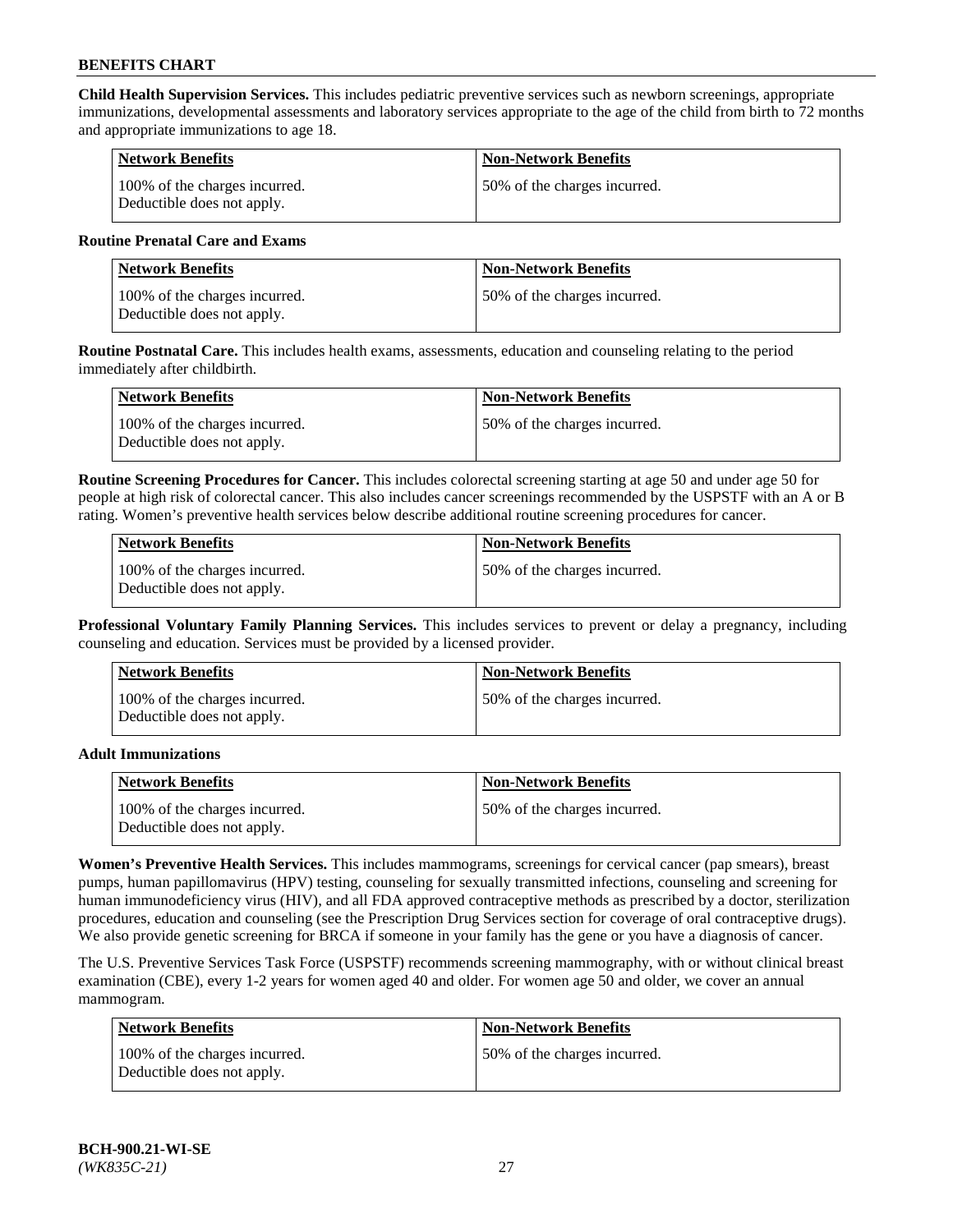**Obesity Screening and Management.** We cover obesity screening and counseling for all ages during a routine preventive care exam. If you are age 18 or older and have a body mass index of 30 or more, we also cover intensive obesity management to help you lose weight. Your primary care doctor can coordinate these services.

| <b>Network Benefits</b>                                     | <b>Non-Network Benefits</b>  |
|-------------------------------------------------------------|------------------------------|
| 100% of the charges incurred.<br>Deductible does not apply. | 50% of the charges incurred. |

**Preventive Medications.** We cover preventive medications currently recommended by USPSTF with an A or B rating if they are prescribed by your medical provider and they are listed on our formulary. Preventive medications are subject to periodic review and modification. Changes would be effective in accordance with the federal rules and reflected in our current medical coverage criteria for preventive care services.

| <b>Network Benefits</b>                                     | <b>Non-Network Benefits</b>  |
|-------------------------------------------------------------|------------------------------|
| 100% of the charges incurred.<br>Deductible does not apply. | 50% of the charges incurred. |

#### **In addition to any ACA or state mandated preventive services referenced above, we cover the following eligible services:**

## **Routine Eye and Hearing Exams**

| <b>Network Benefits</b>                                     | <b>Non-Network Benefits</b>  |
|-------------------------------------------------------------|------------------------------|
| 100% of the charges incurred.<br>Deductible does not apply. | 50% of the charges incurred. |

**Ovarian Cancer Surveillance Test for Women who are at Risk.** "At risk for ovarian cancer" means (1) having a family history that includes any of the following: one or more first-degree or second-degree relatives with ovarian cancer, clusters of female relatives with breast cancer or nonpolyposis colorectal cancer; or (2) testing positive for BRCA1 or BRCA2 mutations. "Surveillance test for ovarian cancer" means annual screening using CA-125 serum tumor marker testing, transvaginal ultrasound, pelvic examination or other proven ovarian screening tests currently being evaluated by the federal Food and Drug Administration or by the National Cancer Institute.

| <b>Network Benefits</b>                               | <b>Non-Network Benefits</b>                           |
|-------------------------------------------------------|-------------------------------------------------------|
| Coverage level is same as corresponding Network       | Coverage level is same as corresponding Non-Network   |
| Benefits, depending on type of service provided, such | Benefits, depending on type of service provided, such |
| as Diagnostic Imaging Services, Laboratory Services   | as Diagnostic Imaging Services, Laboratory Services   |
| or Office Visits for Illness or Injury, or Preventive | or Office Visits for Illness or Injury, or Preventive |
| Services.                                             | Services.                                             |

## **Limitations:**

• Services are not preventive if received as part of a visit to diagnose, manage or maintain an acute or chronic medical condition, illness or injury. When that occurs, unless otherwise indicated above, standard deductibles, copayments or coinsurance apply.

## **Not Covered:**

See "Services Not Covered" in the Certificate.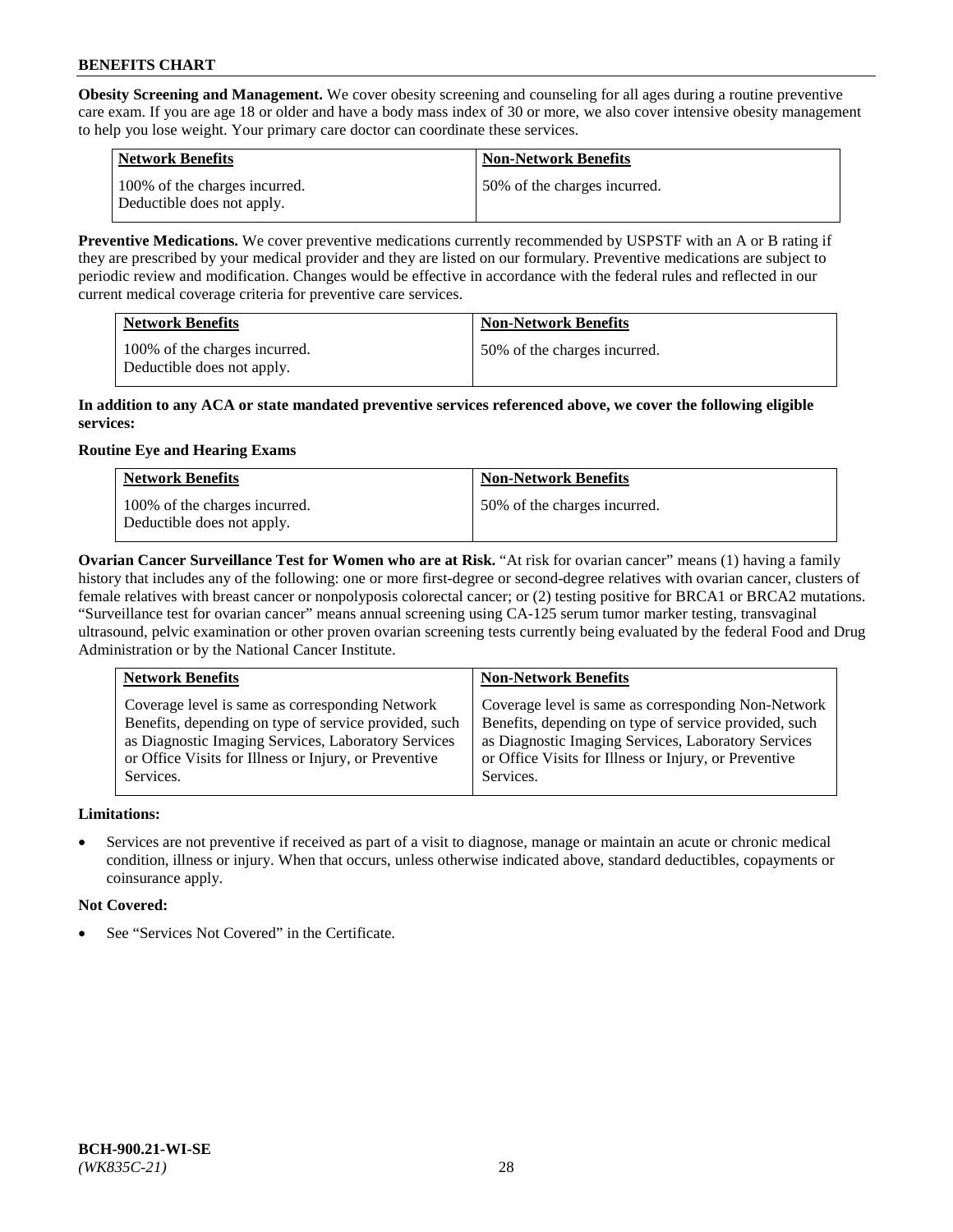## **TRANSPLANT SERVICES**

#### **Applicable Definitions:**

**Autologous.** This is when the source of cells is from the individual's own marrow or stem cells.

**Allogeneic.** This is when the source of cells is from a related or unrelated donor's marrow or stem cells.

**Allogeneic Bone Marrow Transplant.** This is when the bone marrow is harvested from the related or unrelated donor and stored. The patient undergoes treatment which includes tumor ablation with high-dose chemotherapy and/or radiation. The bone marrow is reinfused (transplanted).

**Autologous Bone Marrow Transplant.** This is when the bone marrow is harvested from the individual and stored. The patient undergoes treatment which includes tumor ablation with high-dose chemotherapy and/or radiation. The bone marrow is reinfused (transplanted).

**Autologous/Allogeneic Stem Cell Support.** This is a treatment process that includes stem cell harvest from either bone marrow or peripheral blood, tumor ablation with high-dose chemotherapy and/or radiation, stem cell reinfusion, and related care. Autologous/allogeneic bone marrow transplantation and high dose chemotherapy with peripheral stem cell rescue/support are considered to be autologous/allogeneic stem cell support.

**Designated Transplant Center.** This is any health care provider, group or association of health care providers designated by us to provide services, supplies or drugs for specified transplants for our Insureds.

**Transplant Services.** This is transplantation (including retransplants) of the human organs or tissue listed below, including all related post-surgical treatment, follow-up care and drugs and multiple transplants for a related cause. Transplant services do not include other organ or tissue transplants or surgical implantation of mechanical devices functioning as a human organ, except surgical implantation of an FDA approved Ventricular Assist Device (VAD) or total artificial heart, functioning as a temporary bridge to heart transplantation.

Prior authorization is required prior to consultation to support coordination of care and benefits.

#### **Covered Services:**

We cover eligible transplant services (as defined above) while you are covered under the Certificate. Transplants that will be considered for coverage are limited to the following:

- Kidney transplants for end-stage disease.
- Cornea transplants for end-stage disease.
- Heart transplants for end-stage disease.
- Lung transplants or heart/lung transplants for: (1) primary pulmonary hypertension; (2) Eisenmenger's syndrome; (3) endstage pulmonary fibrosis; (4) alpha 1 antitrypsin disease; (5) cystic fibrosis; and (6) emphysema.
- Liver transplants for: (1) biliary atresia in children; (2) primary biliary cirrhosis; (3) post-acute viral infection (including hepatitis A, hepatitis B antigen e negative and hepatitis C) causing acute atrophy or post-necrotic cirrhosis; (4) primary sclerosing cholangitis; (5) alcoholic cirrhosis; and (6) hepatocellular carcinoma.
- Allogeneic bone marrow transplants or peripheral stem cell support associated with high dose chemotherapy for: (1) acute myelogenous leukemia; (2) acute lymphocytic leukemia; (3) chronic myelogenous leukemia; (4) severe combined immunodeficiency disease; (5) Wiskott-Aldrich syndrome; (6) aplastic anemia; (7) sickle cell anemia; (8) non-relapsed or relapsed non-Hodgkin's lymphoma; (9) multiple myeloma; and (10) testicular cancer.
- Autologous bone marrow transplants or peripheral stem cell support associated with high-dose chemotherapy for: (1) acute leukemias; (2) non-Hodgkin's lymphoma; (3) Hodgkin's disease; (4) Burkitt's lymphoma; (5) neuroblastoma; (6) multiple myeloma; (7) chronic myelogenous leukemia; and (8) non-relapsed non-Hodgkin's lymphoma.
- Pancreas transplants for simultaneous pancreas-kidney transplants for diabetes, pancreas after kidney, living related segmental simultaneous pancreas kidney transplantation and pancreas transplant alone.

To receive Network Benefits, charges for transplant services must be incurred at a Designated Transplant Center.

The transplant-related treatment provided, including expenses incurred for directly related donor services, shall be subject to and in accordance with the provisions, limitations, maximums and other terms of the Certificate.

Medical and hospital expenses of the donor are covered only when the recipient is an Insured and the transplant and directly related donor expenses have been prior authorized for coverage. Treatment of medical complications that may occur to the donor are not covered. Donors are not considered Insureds, and are therefore not eligible for the rights afforded to Insureds under the Certificate.